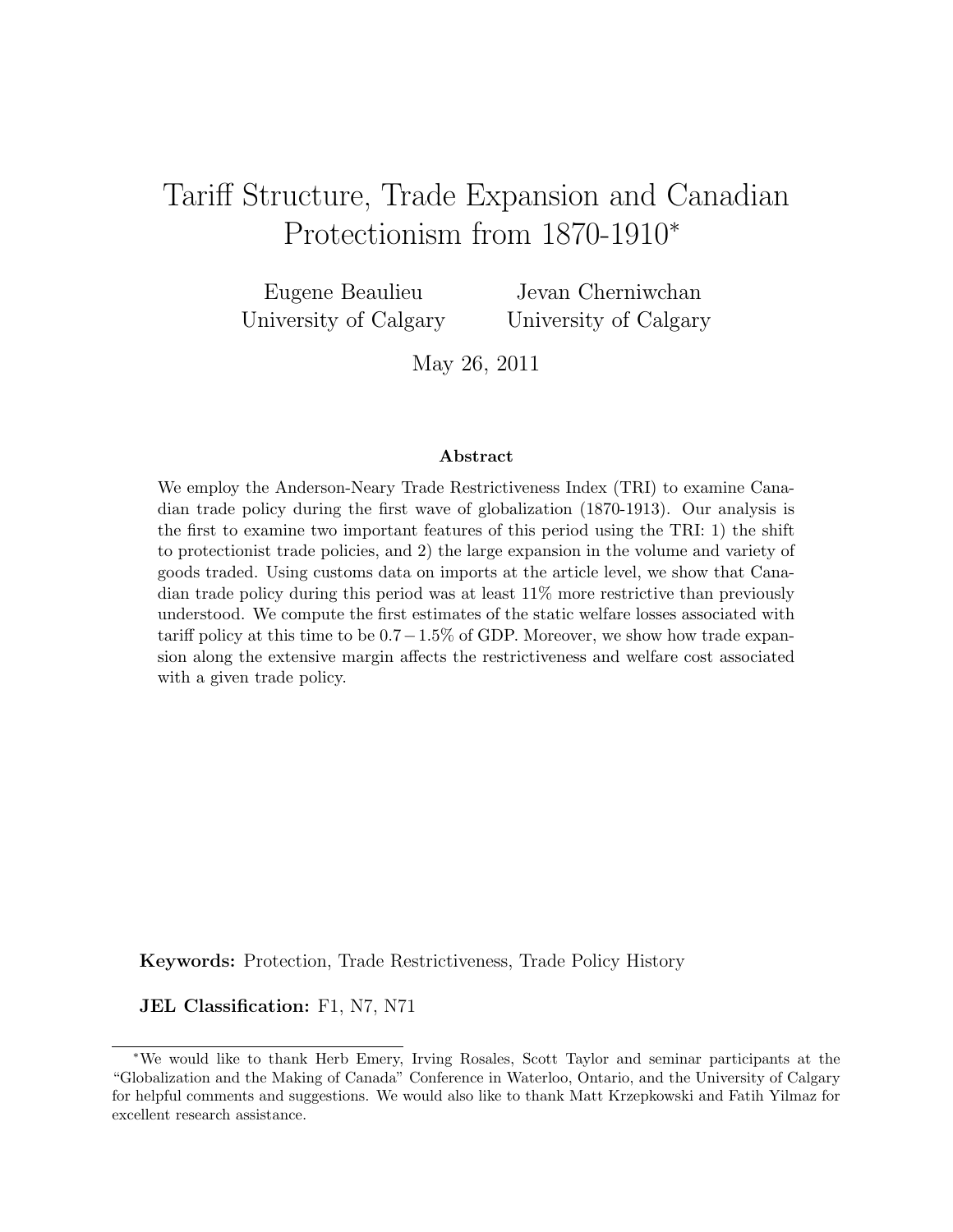## 1 Introduction

Two fundamental shifts occurred in the world economy during the first wave of globalization (1870-1913): there was a transition to protectionism; and there was a tremendous expansion in both the volume and variety of goods traded internationally.<sup>1</sup> These changes led to significant revisions in the tariff schedules of many countries as governments changed policy to protect domestic producers and account for new varieties. Despite their importance, little is known about the consequences of these changes. Most historical studies of trade policy during this time are based on summary measures of trade policy, such as the Average Weighted Tariff (AWT).<sup>2</sup> These are poor measures of protection and do not capture how changes in the tariff schedule affect the restrictiveness of trade policy. This raises the natural question that we examine in this paper: how do changes in the tariff schedule to increase protection and to account for expansion in the number varieties traded affect the level and cost of protection?

To answer this question, we compute the Anderson-Neary Trade Restrictiveness Index (TRI) using Canadian trade data spanning four decades, from 1870-1910.<sup>3</sup> We focus on Canada for two main reasons. First and foremost, Canada provides an extremely rich context in which to analyze changes in the tariff structure; it is well known that protectionism was the underlying motivation for changes in Canadian trade policy during this period. Canada started actively protecting domestic industry in 1879 with the enactment of the National Policy.<sup>4</sup> Despite this, little is known about the level of protection in Canada during this

<sup>1</sup>For a discussion of the transition to protectionism, see O'Rourke (2000).

<sup>2</sup>Other measures include the effective rate of protection, the coefficient of variation of tariffs and the non-tariff-barrier coverage ration. Of these, the AWT is the most commonly employed because it is easily calculated from aggregate data by dividing total duties collected by total imports. For a discussion of the problems associated with using these measures of protection, see Anderson and Neary (2005).

<sup>&</sup>lt;sup>3</sup>The TRI is an index measure equal to the uniform tariff, that if applied to all goods, would yield the same welfare level as the existing tariff structure. Unlike the AWT, the TRI is a theoretically consistent measure of protection that can be used to make valid cross-country or inter-temporal comparisons, making it ideal for our purposes. For an an overview of the theory underlying the TRI, see Anderson and Neary  $(2005).$ 

<sup>&</sup>lt;sup>4</sup>In 1879, the Canadian Finance Minister declared that policy was set 'to select for higher rates of duty those [goods] that are manufactured or can be manufactured in the country' (McDiarmid, 1946, p. 161).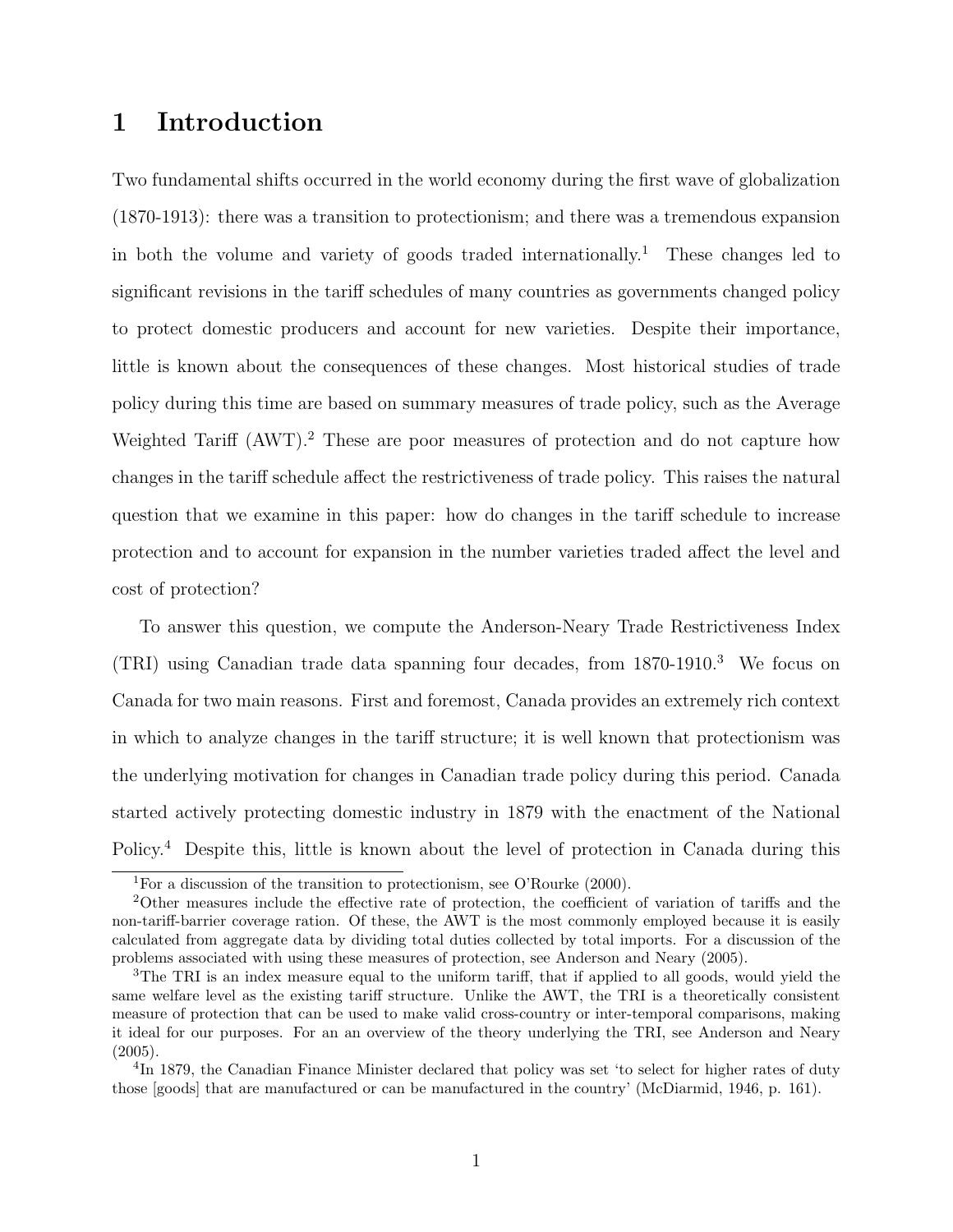period because existing studies have relied on the AWT to measure protection.<sup>5</sup> Our results demonstrate the importance of examining the tariff structure for understanding how policy changes affected the economy. As we show below, the AWT is a relatively accurate measure of trade policy when changes in the tariff structure are relatively uniform, such as when tariffs are increased on all goods to increase the level of protection for the entire economy. In contrast, we find that the AWT understates the level of protection when changes to the tariff structure are designed to increase protection for some goods.

We find that Canadian trade policy was at least  $11\%$  more restrictive than previously understood. Moreover, we show that Canadian tariff revisions after the National policy had similar effects on the level of protection. We also provide the first estimates of the welfare costs associated with protection in Canada during this time. While, the static welfare costs of Canadian trade policy during our period of study never been measured, they are typically viewed as having created substantial welfare losses.<sup>6</sup> We show that the welfare losses associated with Canadian protection between 1870 and 1910 amounted to 0.7-1.5% of GDP.

We also study Canada because it is an ideal case for examining protection during a period of rapid trade expansion. Over the 40 years from 1870 to 1910, the number of varieties of goods imported into Canada quadrupled. We present the first evidence of how this expansion of trade along the extensive margin affects the the level and cost of protection. When there is an increase in the number of varieties traded, policy makers revise the tariff schedule to account for these new goods. The evidence we present below reveals that these revisions play a large role in determining how protection is perceived. We find that most protection was afforded to "old" goods - that is, goods that were imported in 1870 (prior to the National Policy Tariff) - and that trade policy was less restrictive on "new" goods (goods first imported after 1870). Importantly, this aspect of trade policy is not captured by the AWT. However,

 $5$ One exception to this is Barnett (1976), who use a different summary measure of trade poicy, the effective rate of protection, to examine the Galt Tariff, which predates our period of study.

 ${}^{6}$ See, for example, Dales (1966) or Pomfret (1993).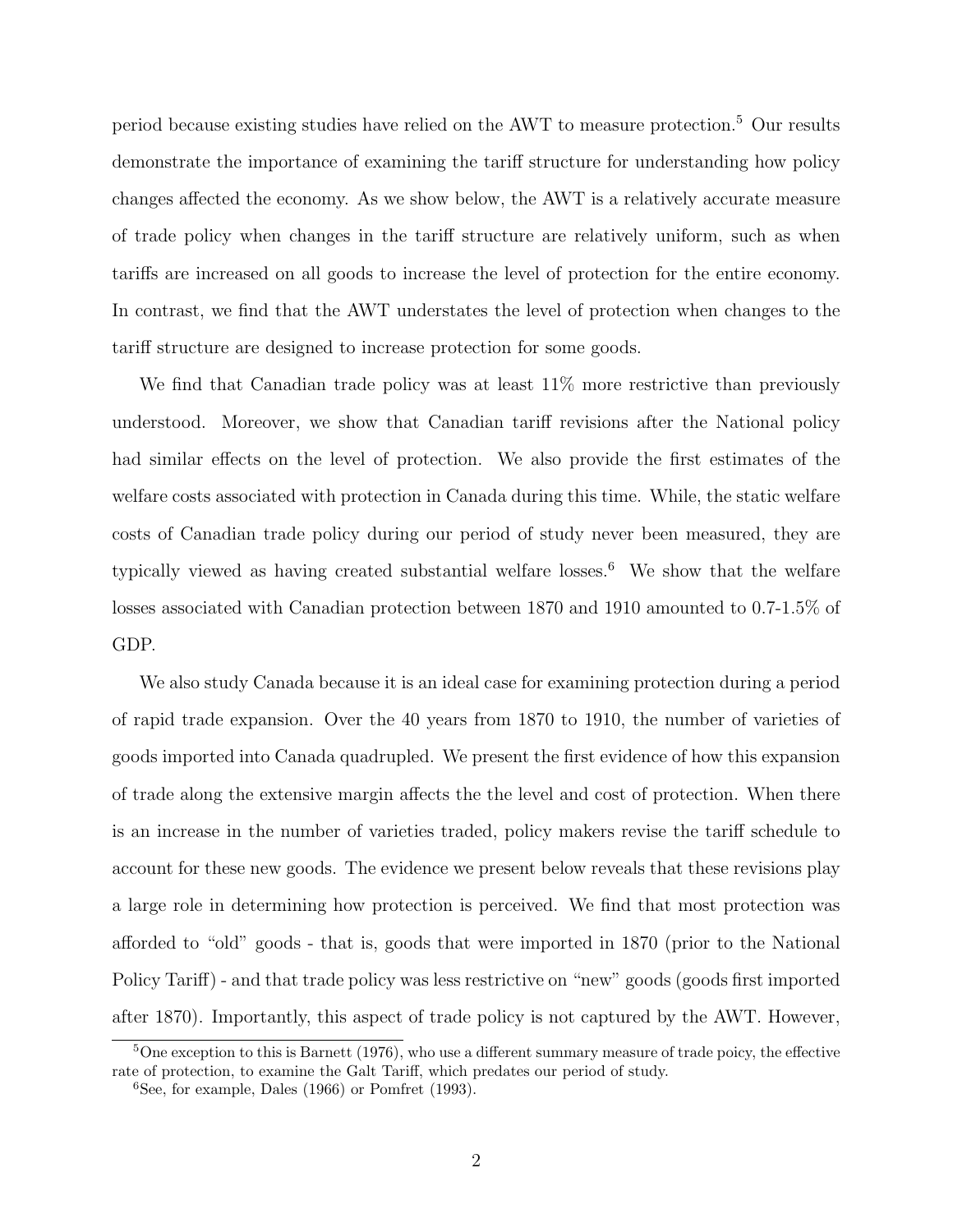the TRI and AWT are similar for new goods, but diverge for old goods. Moreover, most of the welfare loss associated with the tariff structure was caused by protection of old goods. This is consistent with the persistent nature of trade policy; old goods tended to receive more protection over time.

In sum, the evidence we present here suggests a reevaluation of the typical history of Canadian protectionism at the end of the 19th century. Most studies focus on the National Policy tariff as the key driver of protectionism in Canada at this time because it corresponds to the largest increase in the AWT prior to the Great Depression; later revisions to the tariff schedule are ignored because they do not lead to similar changes in the AWT. We show that these revisions also played an important role in determining the level of protection. In particular, the Tariff Amendment Act of 1887 and Fielding's Tariff of 1897 altered the level of protection a similar amount. Hence, while the National Policy was the beginning of Canadian protectionism, subsequent revisions to the tariff schedule also had a large impact on the level of protection offered by trade policy.

It is important to understand how revisions to a tariff schedule affect protection, particularly during our period of study. There is a well-established literature debating the impact of protectionism on economic growth during this time<sup>7</sup>, but most studies measure protection using country-wide average tariff measures.<sup>8</sup> Our results indicate that by doing so, researchers are ignoring important aspects of the tariff structure.

Our paper adds to an emerging literature documenting the protectiveness and costs of trade policy across time and countries using the TRI. This method for measuring the restrictiveness of trade policy was pioneered by Anderson and Neary (1994). Here, we follow the approach of Kee et al. (2009) and Irwin (2010) employ Feenstra's (1995) simplification of the TRI to measure protection. Doing so allows us to construct the index using observable data; constructing the index requires data on imports, ad-valorem tariff rates and elasticities

<sup>7</sup>Seminal works in this area include those of O'Rourke (2000) and Irwin (2002).

<sup>8</sup>One exception to this is the work of Lehmann and O'Rourke (2008), who distinguish between agricultural tariffs, industrial tariffs and revenue tariffs.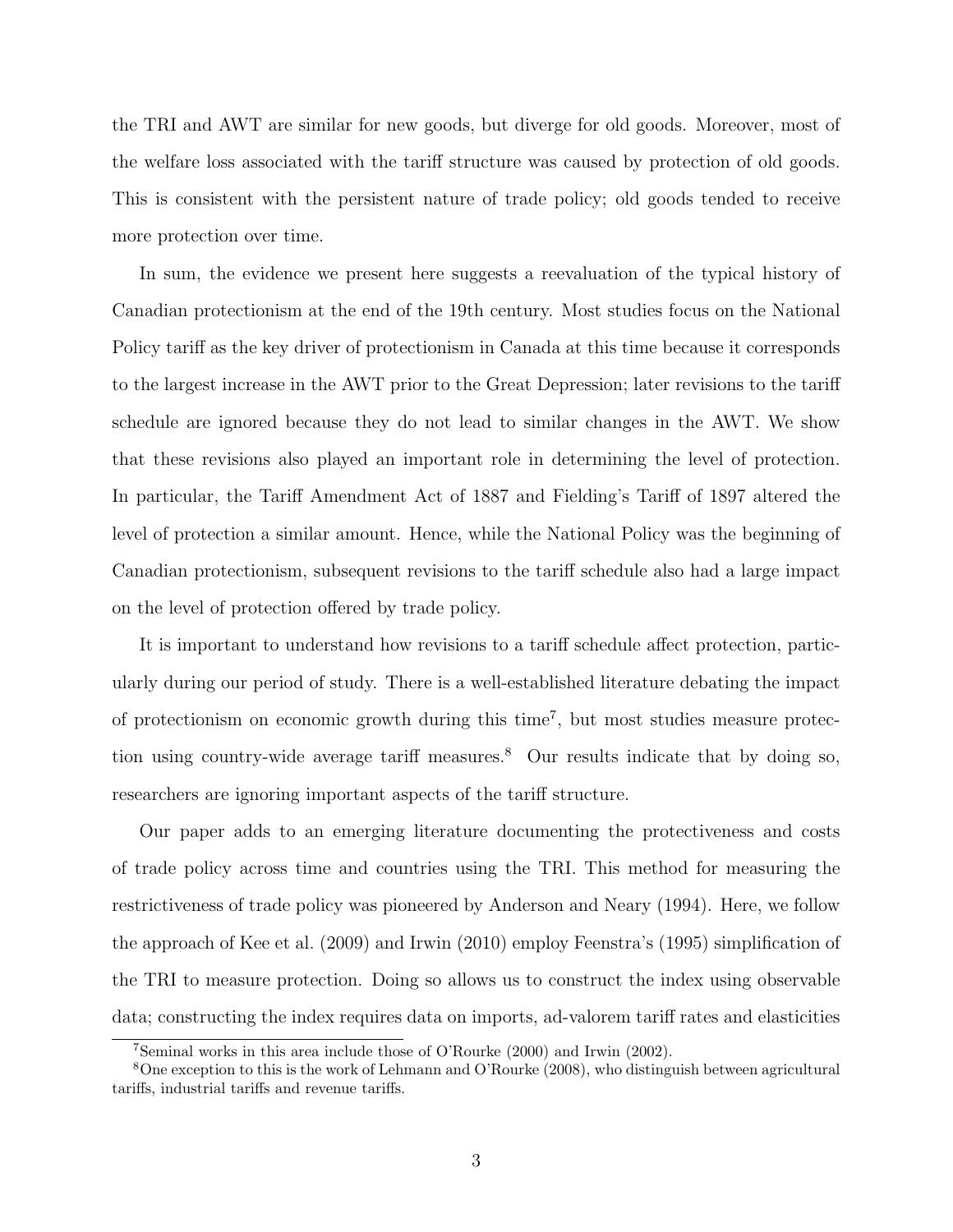of import demand. This approach also provides a simple means for identifying the channels through which changes in tariff structure and the expansion of trade led to changes in the level of protection and a simple method for measuring the static welfare costs associated with protection.

By constructing the TRI using historical data, our paper is closely related to the work of Irwin (2010). Irwin constructs an annual TRI for the United States over the period 1859- 1961 using data for up to 21 import categories. Given that historical elasticity estimates are not available during his period of study, Irwin relies on modern estimates. Throughout our analysis, we follow Irwin's approach and calculate the TRI using modern import demand elasticity estimates in the place of historical estimates. Our elasticities come from Kee et al. (2009). We employ the delta method and simulations to examine the robustness of our results to our choice of elasticities.

Our analysis differs from Irwin (2010) in two important respects. First, we examine how changes in tariff schedule to alter protection and to account for expansion in the number varieties traded affect the level and cost of protection. Although the United States underwent a shift to protectionism and a large expansion in trade during our period of study, these features are not examined by Irwin. Second, we employ customs data that is reported at the article level. This allows us to account for detailed changes in the tariff structure. As we show below, employing aggregated data will understate the effect of changes in tariff structure.

The rest of this paper proceeds as follows. Section two provides a brief overview of Canadian Tariff Policy between Confederation and World War I. Section three outlines the TRI, the data used in this study and the results. Section four presents the results of two robustness checks examining how our results are affected by our choice of elasticities and aggregation. Section five concludes.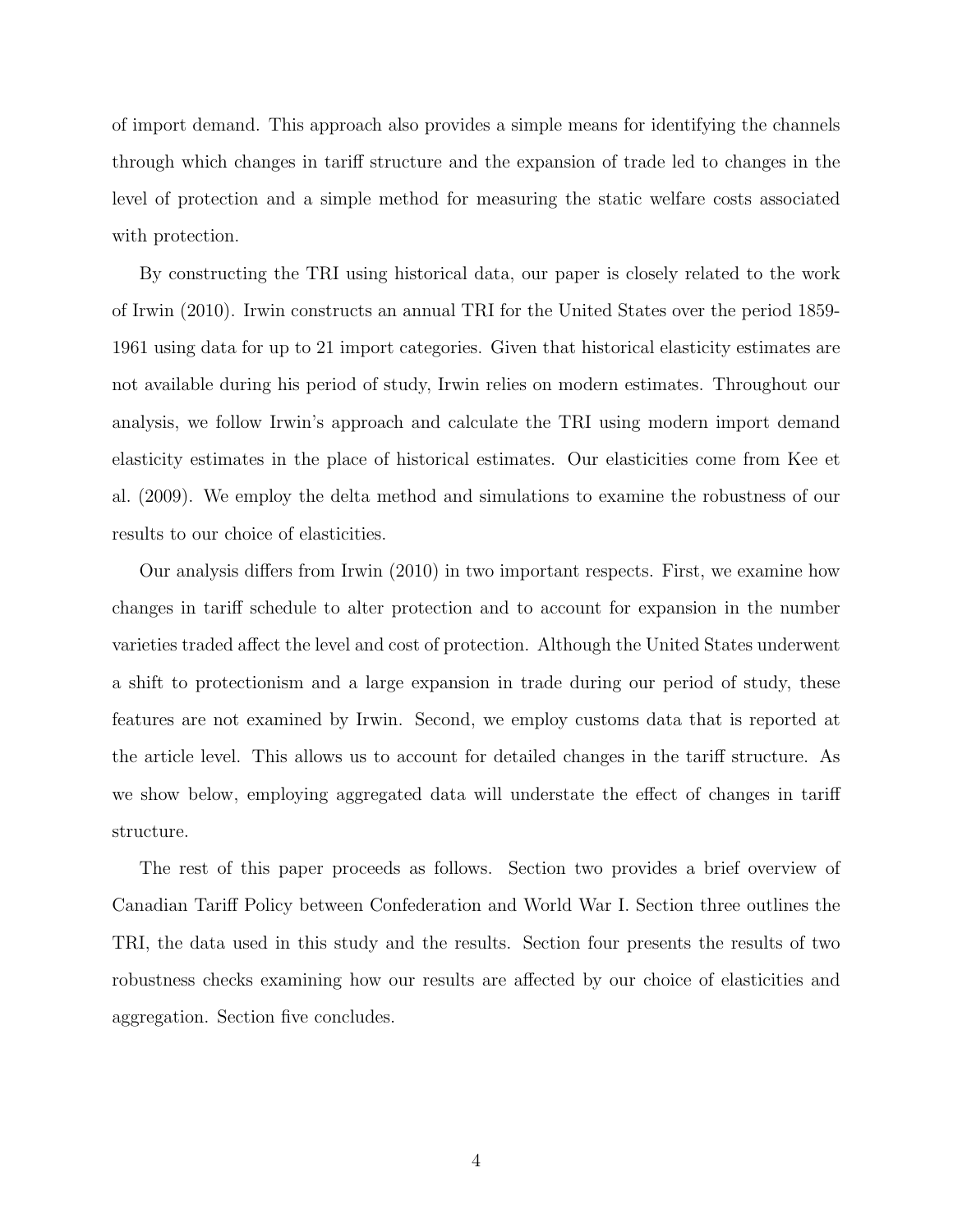### 2 A Brief History of the Tariff in Canada: 1867-1910

Canadian tariffs were used primarily for revenue purposes prior to 1879 with the establishment of the National Policy tariff. Commercial policy in the first years following confederation consisted of a customs tariff that fulfilled a revenue role first, with protection largely neglected. In the mid-1870s, a prolonged stagnation of the economy reinforced the argument that the Dominion needed a commercial policy that offered genuine protection for Canadian industry. Manufacturers took up the call and some Parliamentarians responded. Arguably Canada's first significant protectionist commercial policy legislation was the 'National Policy' tariff, introduced by the Macdonald Conservatives in 1879. Prior to this the Canadian tariff (based on average tariff measures) was a relatively low, revenue-motivated tariff. Figure 1 presents the average tariff in Canada from 1870 to 1910. As seen in this figure, the average tariff increased from approximately 14 percent in 1875 to over 20 percent in 1879. However, the average tariff was still relatively low even after 1880. It was 20 percent in 1880 and increased slightly to 22 percent by 1886 before trending downward to 16 percent.

Even though protectionism played a role in the tariff policy post-1879, protectionist arguments were secondary to the need for government revenue in the early post-confederation period. As Figure 1 shows, customs duties provided on average 70 percent of the total Canadian government revenues during this period. With the large transportation development debts assumed by the Dominion, the tariff revenue that came from growing capital imports was essential to the government's nation-building objective. This called for a modest tariff that produced the necessary revenue stream but that didn't completely staunch the flow of imports.

Yet, for reasons outlined in the introduction, the average tariff does a poor job of measuring the level of protection. Moreover, given the observed increases in tariffs reflected in the tariff codes of Canada, we suspect that the National Policy changed the tariff structure to a greater extent than is reflected by examining the AWT in Figure 1. In their first session of parliament in 1879, Macdonald's Conservative Party increased tariff rates on manufactured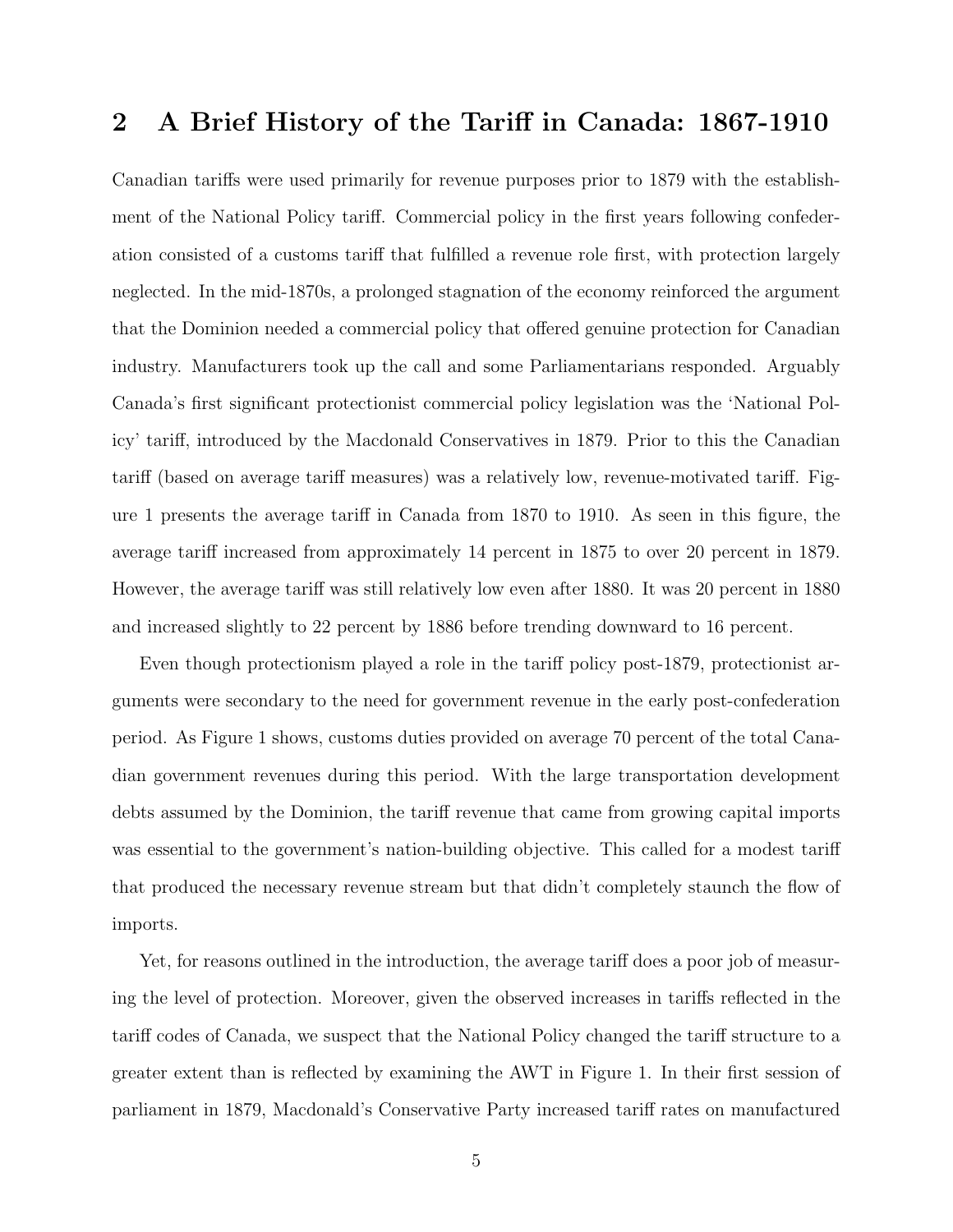Figure 1: Average Tariff and the Tariff Share of Government Revenue in Canada:



Note: Average tariff constructed using data from Leacy, ed (1983). Data on tariff share in government revenue obtained from Gillespie (1991). Average tariff constructed using data from Leacy, ed (1983).

goods to 30, 35 and in some cases 45 percent, with textiles and iron and steel especially favoured with high tariff protection. The general rate was raised from 17.5 percent to 20 percent. The average ad valorem duty is reported as 22.25 percent. Two sectors were singled out for special attention. In an attempt to stimulate domestic production, rates of protection for the textile sector and the iron and steel industry were roughly doubled. In the textile industry, cotton duties increased from 17.5 percent to an effective specific and ad valorem rate of about 30 percent, while woollen rates also approximately doubled. Previously-free pig iron was charged a specific duty of 2.00 per ton, primary iron and steel went from a range of free to 5 percent to a range of 12.5 percent to 17.5 percent, and castings, forgings, boilers and engines increased from 17.5 percent to 25 percent. Even agricultural implements, whose manufacturers did not support increased protection, received a similar boost from 17.5 to 25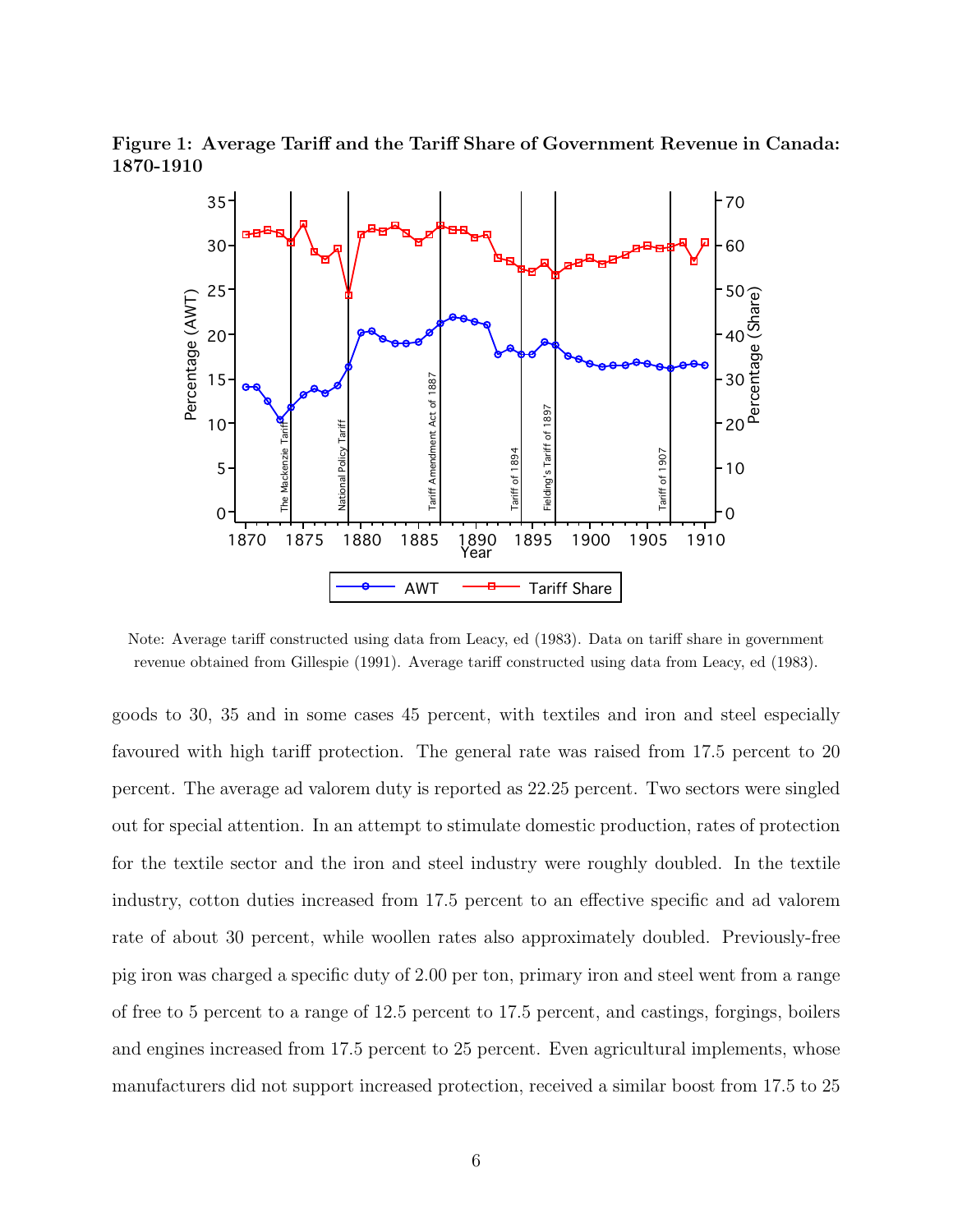percent.

In the literature, one fact that is well-established is that the system of protection enacted by Macdonald in 1879 remained securely in place until well after the Second World War. According to the literature, the 1879 tariff reform was particularly important because it laid the foundation for the tariff schedule of the next 50 years. The general level of protection was essentially unchanged until 1930, with only minor changes to the tariff schedule (Taylor, 1939, p. 5). The tariff schedule was slightly revised in 1884 and 1894, but the only departure from the National Policy was the introduction of a preferential tariff for Great Britain in 1897. There was further revision to the tariff in 1904 and in 1907, by which time the government had established three levels of duties, the lowest being the British preferential, then scaling up to the intermediate and general tariffs. The intermediate tariff served as the basis for the negotiation of treaties with non-British countries. As mentioned above, it is impossible to fully understand the restrictiveness and welfare costs of the tariff structure by only considering the AWT. Below, we construct the TRI and examine if the level of protection was as low as implied by the AWT in Figure 1. We also examine whether the tariff structure remain unchanged following the National Policy Tariff as suggested by the AWT.

There is an additional feature of Canadian trade flows that stands out in the data. There was a dramatic increase in the value of imports into Canada from 1895 to 1910 and commencing in 1875, an equally dramatic increase in the number of goods imported. The rapid growth of imports and the number of goods imported are shown in Figure 2. Notice that expansion of the number of goods imported increased exponentially starting in 1875 but the value of imports did not increase dramatically for another twenty years. The AWT is not able to measure how the expansion in the number of imported goods affect the level and costs of protection. In the what follows, we examine the impact of trade expansion on the restrictiveness and welfare costs of tariffs using recently developed TRI measures.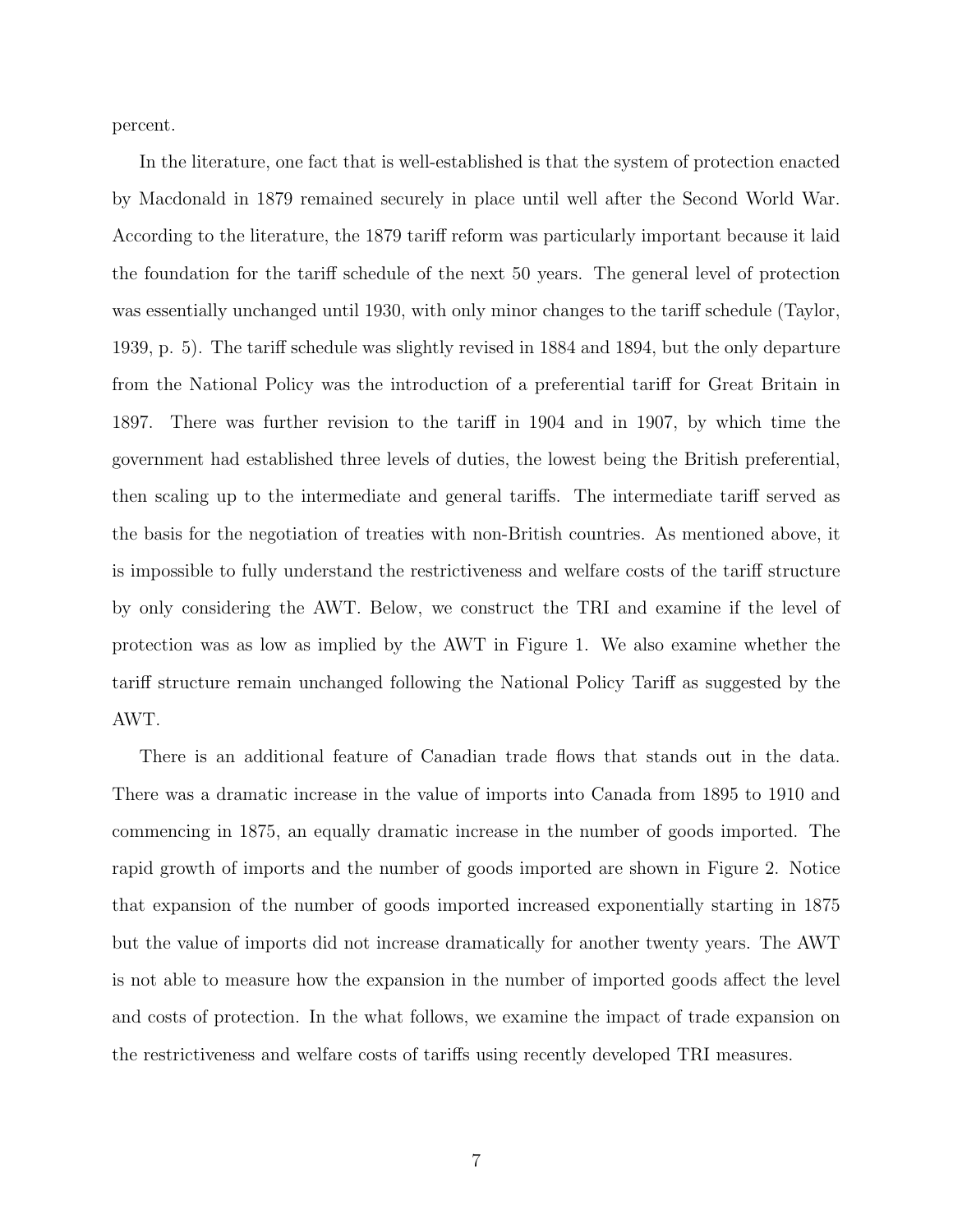Figure 2: Value of Imports and Number of Goods Imported into Canada: 1870- 1910



Note: Real imports were computed from nominal imports using a GDP price deflator to compute real imports. The number of goods is computed from the number of goods traded defined by the HS-6 category.

## 3 Measuring Protection and Welfare Loss

To measure protection, we follow the approach of Kee et al. (2009) and Irwin (2010) and employ Feenstra's (1995) simplification of the Anderson-Neary Trade Restrictiveness Index.<sup>9</sup> With his simplification, the TRI can be written:

$$
TRI = \left(\frac{1/2\sum_{i=1}^{n}(\partial I_i/\partial p_i)(p_i t_i)^2}{1/2\sum_{i=1}^{n}(\partial I_i/\partial p_i)(p_i)^2}\right)^{1/2}
$$
(1)

<sup>&</sup>lt;sup>9</sup>It is important to note that by employing the simplified version of the TRI, we are focusing on the firstorder effects of trade policy and ruling out cross-price effects and other general equilibrium interactions. In principle, this means our estimates may understate the true level of protection (Lloyd and MacLaren, 2010). General equilibrium interactions could be captured using a computable general equilibrium (CGE) model, but Canadian data from the period of our study does not provide sufficient detail to allow for CGE modelling. More importantly, when calculated using CGE methods, the TRI is highly sensitive to the specification of the model (O'Rourke, 1997), meaning any second-order effects will depend explicitly on our modelling choices. By using the simplified TRI and focusing on the first-order effects of trade policy, we are able to abstract from this issue.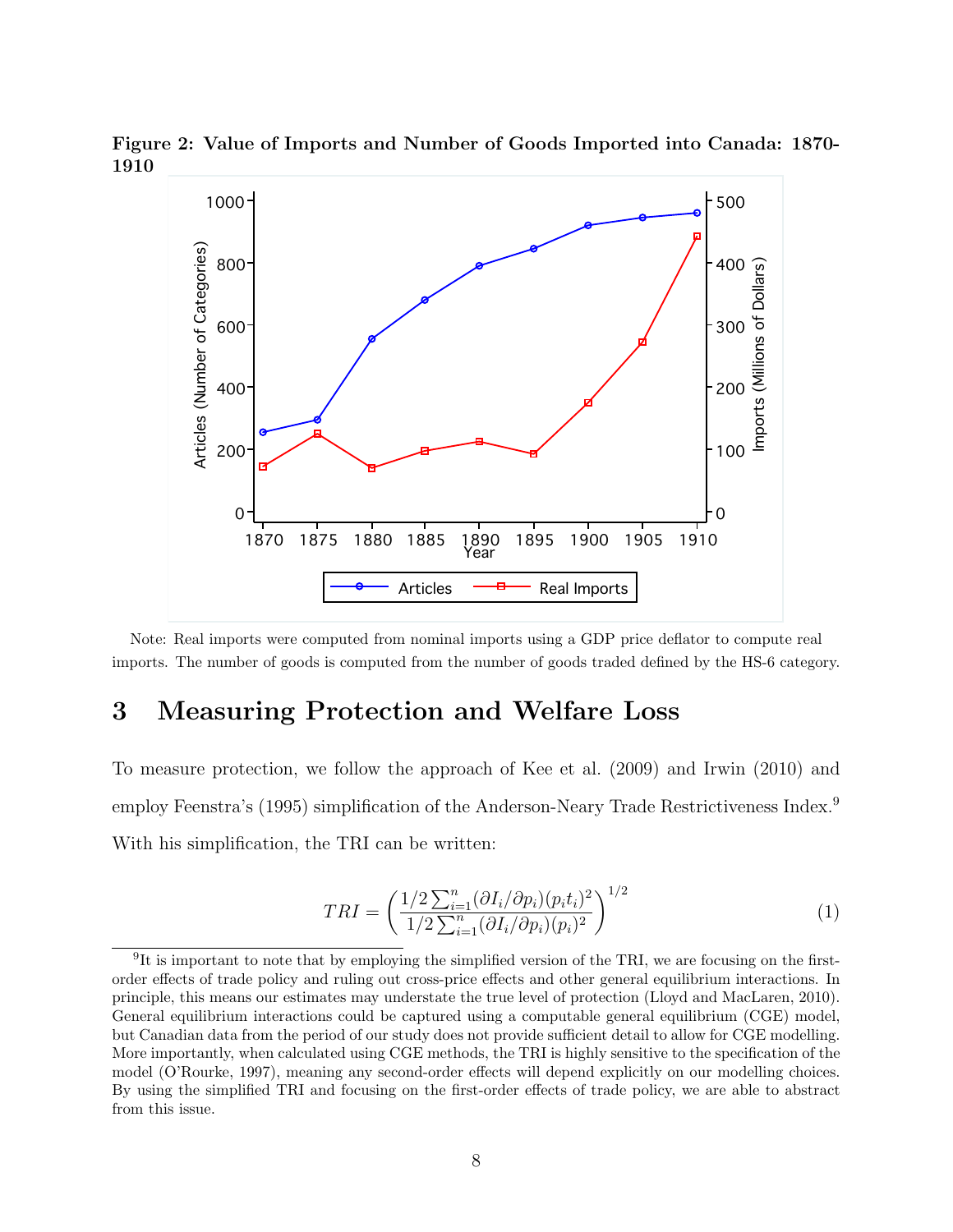where  $(\partial I_i/\partial p_i)$  is the change in import expenditures on good *i* resulting from a small change in the price of  $i, p_i$  is the price of good i and  $t_i$  is the ad-valorem tariff rate on good i.

Direct calculation of the TRI based on equation (1) is not possible, as  $(\partial I_i/\partial p_i)$  is unobserved. This problem was addressed by Kee et al. (2009); they show that equation (1) can be manipulated so that it is expressed solely in terms of observables. With these manipulations, the TRI can be rewritten as:

$$
TRI = \left(\frac{\sum_{i}^{n} m_i \varepsilon_i t_i^2}{\sum_{i=1}^{n} m_i \varepsilon_i}\right)^{1/2} \tag{2}
$$

where  $m_i$  denotes total imports of good i and  $\varepsilon_i$  is the own-price elasticity of import demand for good i. By re-expressing equation  $(1)$  in this manner, it is possible to calculate the TRI directly using data on imports, ad-valorem tariff rates and elasticities of import demand.

This approach also provides a simple means for identifying the channels through which changes in tariff policy led to changes in the level of protection. As Kee et al. (2008) show, the TRI given by (2) can be rewritten as:

$$
TRI = (t^2 + \sigma^2 + \rho)^{1/2}
$$
\n(3)

where  $\bar{t}$  is the AWT,  $\sigma^2 = \sum_{i=1}^n s_i(t_i - \bar{t})^2$  is the import-weighted variance in the tariff rate, and  $\rho = \sum_{i=1}^n s_i(\tilde{z}_i - 1)(t_i^2 - \bar{t}^2)$  is the import-weighted covariance between tariffs and elasticities, where  $s_i = m_i / \sum_{i=1}^n m_i$  is the share of good i in total imports and  $\tilde{\varepsilon}_i = \varepsilon_i / \bar{\varepsilon}$  is the import-weighted average elasticity. This decomposition makes it easy to identify whether changes in protection are being brought about primarily through changes in the average level of tariffs  $(\bar{t})$ , through changes in the set of goods high tariffs are applied to  $(\sigma^2)$ , or by placing tariffs on goods with relatively inelastic demand  $(\rho)$ .

In addition, employing the simplified TRI provides a method for calculating the static welfare loss associated with trade policy. As Kee et al. (2008) indicate, the numerator in equation (2) is equal to twice the static deadweight loss (DWL) arising from protection. Hence, an approximate value of the welfare loss associated with protection can be calculated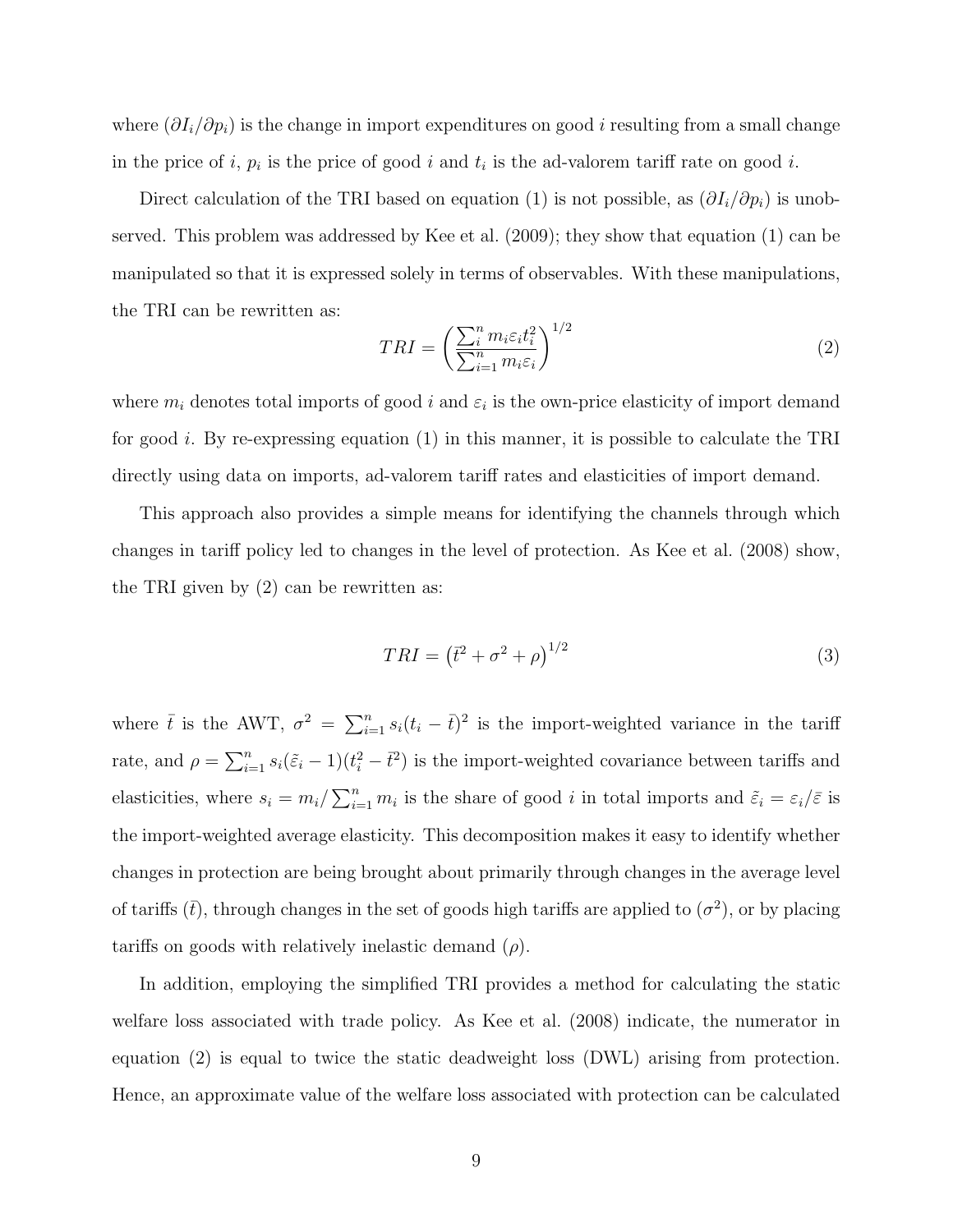using:

$$
\frac{DWL}{GDP} = \frac{1}{2} \sum_{i=1}^{n} \tilde{m}_i \varepsilon_i t_i^2 \tag{4}
$$

where  $\tilde{m}_i = m_i/GDP$  is the ratio of imports of good i to GDP. Like the TRI given in (2), this equation can be calculated directly using observable data.

Equation (4) can also be manipulated so that the channels driving welfare losses can be identified. Again following Kee et al. (2008), DWL/GDP can be rewritten as:

$$
DWL/GDP = \frac{1}{2} \times \bar{\varepsilon} \times (\bar{t}^2 + \sigma^2 + \rho) \tag{5}
$$

Like the decomposition presented in equation (3), this equation makes it possible to determine how changes in the level, dispersion and placement of tariffs affect welfare.

#### 3.1 Data

To calculate the TRI and welfare loss measures given by (2) and (4), we require data on GDP, imports, ad-valorem tariff rates and elasticities of import demand. Estimates of Canadian GDP used to calculate static welfare loss were obtained from Urquhart (1993), Table 1.1. The trade data are detailed customs data from the Tables of the Trade and Navigation of the Dominion of Canada. These tables report Canadian imports and duties at the article level throughout our period of study. Using the article-level customs data is important as it allows us to observe changes to the tariff schedule that might be missed at higher levels of aggregation. Our trade data was taken from these tables at five-year intervals for the years 1870-1910. The values of imports and duty collected in each year are reported in Table 1.

We computed the observed (or applied) ad-valorem tariffs that were reported for each article in the customs schedule in each year.<sup>10</sup> We employ the ad-valorem tariff rates from customs data for two reasons. First, it is computationally necessary to calculate ad valorem

<sup>10</sup>We calculated the ad-valorem tariff rates using article-level data on imports and duties collected. Dividing duties collected by the value of imports yields the ad-valorem rate for each article that was imported according to the customs schedule.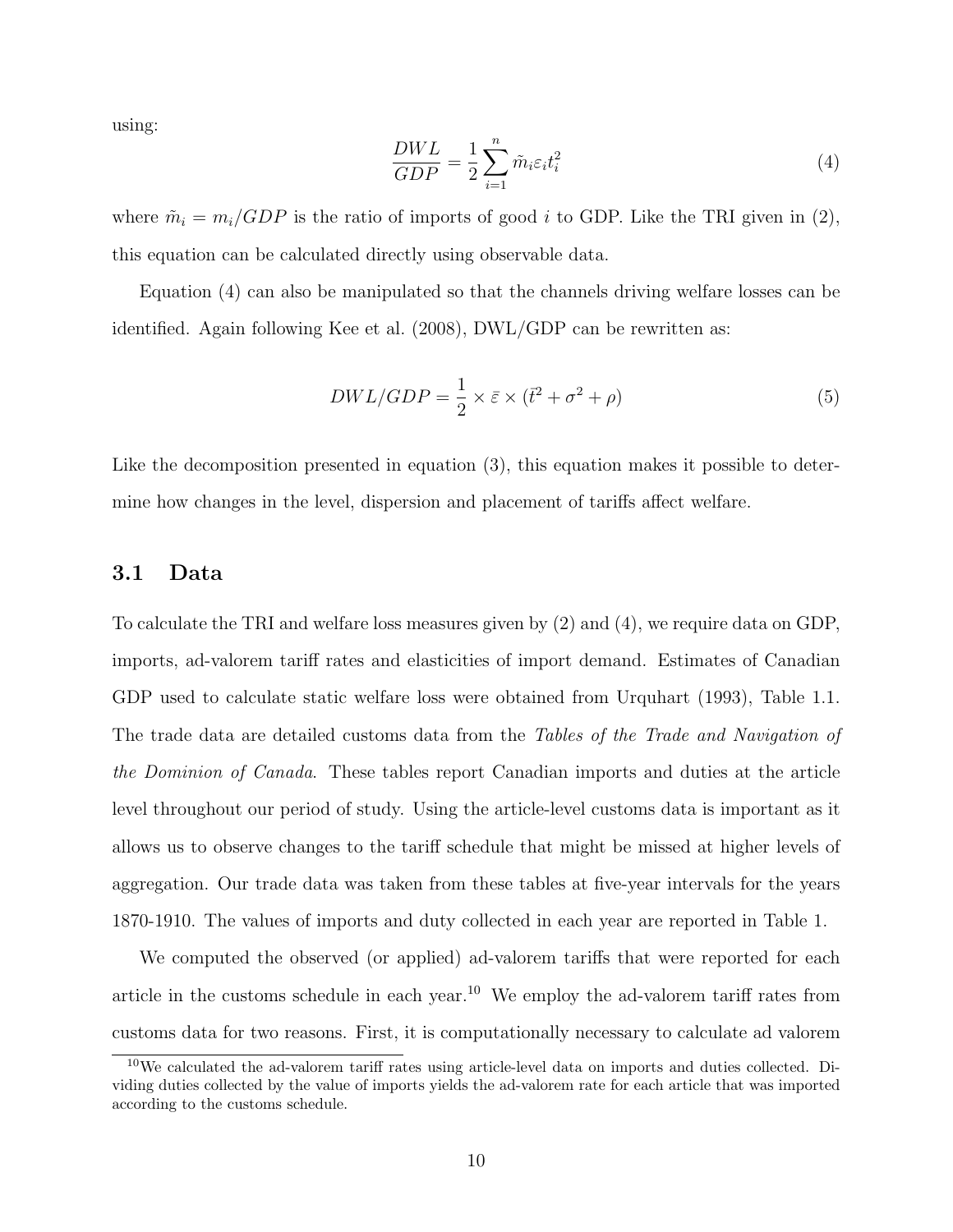rates from the customs data because the Canadian government employed a combination of specific and ad-valorem tariffs throughout our period of study and we do not have sufficient data to separately incorporate specific tariffs into our measurement of protection.<sup>11</sup> Second, employing the computed ad-valorem tariff rate allows us to capture trade policy as it was actually applied on imported goods at the article level.

To calculate the TRI, we also require an estimate of the elasticity of demand for each article. Unfortunately, no such estimates exist for this period and cannot be calculated with available data. Hence, throughout most of the analysis we follow the approach of Irwin (2010) and calculate the TRI using modern import demand elasticity estimates in the place of historical estimates.

We obtain our estimates of import price elasticities from Kee et al. (2008), who estimate elasticities for a wide range of goods and countries (including Canada) for the period 1988-2001. This data set is highly disaggregated, allowing us to match elasticities within narrowly defined categories. The data from Kee et al. (2008) is classified according to the HS6 classification scheme, whereas our import data is not classified according to any standard categorization. Therefore we matched each article in our data to an HS6 category on the basis of descriptor and then assigned each category the appropriate Canadian elasticity estimate.<sup>12</sup> If a Canadian estimate is not available for a particular HS6 category or the existing estimate is an outlier<sup>13</sup>, the average estimate for that category from the rest of the world was used. Articles that could not be assigned to an HS6 category (due to poor or non-existent correspondence between the data and the HS6 classification scheme) were instead assigned the average elasticity value from the Kee et al. (2008) data. Following the assignment of elasticities, the data were aggregated to the HS6 level. The number of HS6

<sup>&</sup>lt;sup>11</sup>Although this approach is common practice, it means that changes in tariff levels for some goods will reflect changes in import prices in addition to changes in trade policy. Price changes have been shown to have large effects when specific tariffs are widely used (Irwin, 1998), however, in our case their effects should be small. Throughout our period of study, Canada employed specific duties sparingly.

<sup>&</sup>lt;sup>12</sup>In section 4 we discuss the robustness of our results to aggregating our data to the HS6 category.

<sup>&</sup>lt;sup>13</sup>We consider elasticity estimates to be outliers if they are greater than two standard deviations away from the average value in the Kee et al. (2008) data.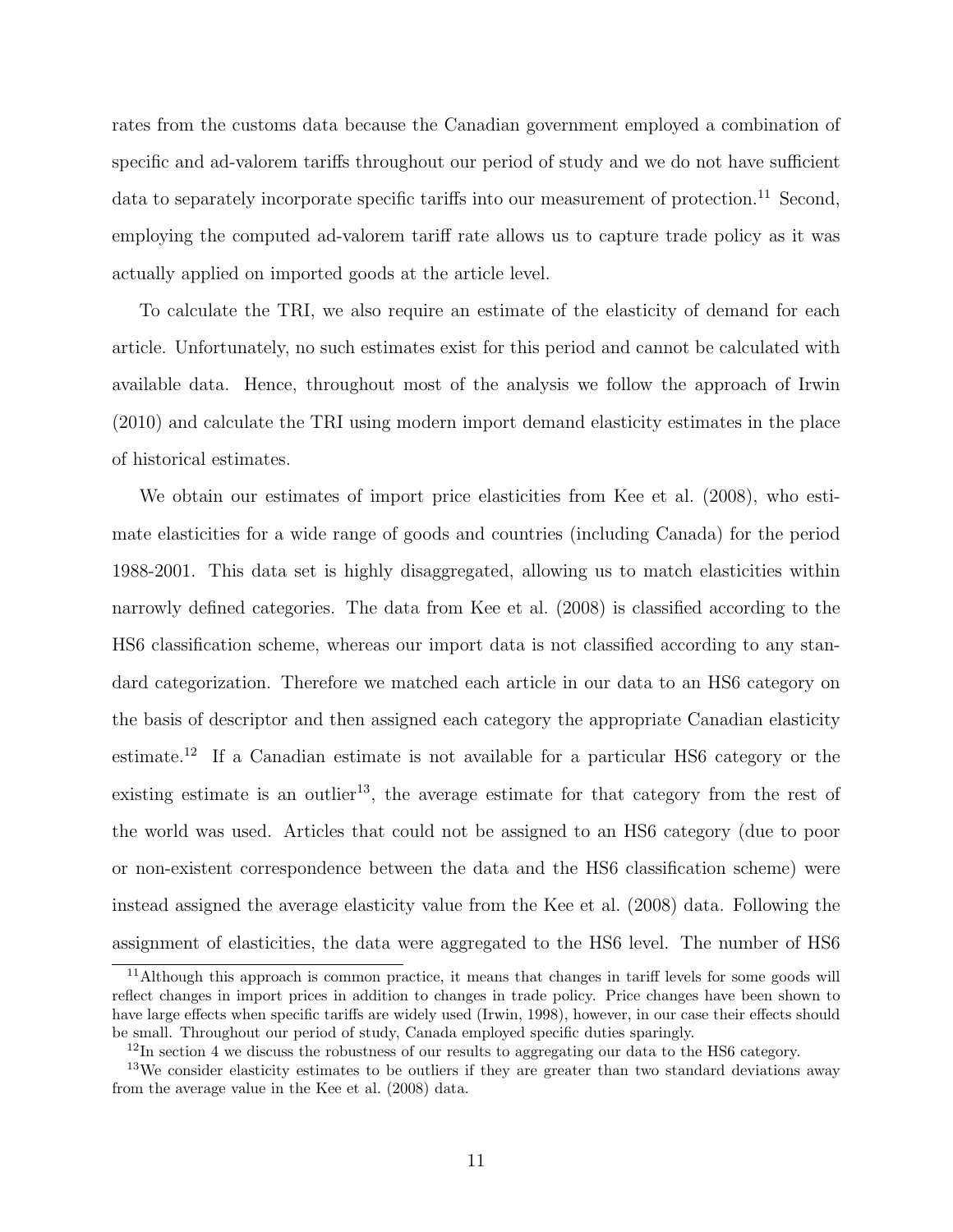| Table 1: Data Overview |         |         |           |              |               |            |           |
|------------------------|---------|---------|-----------|--------------|---------------|------------|-----------|
|                        |         |         |           | Price        | Average       | Average    | Number    |
| Year                   | Imports | Duty    | GDP       | Index        | Weighted      | Import     | of        |
|                        | \$1000) | \$1000) | \$1000)   | $1900 = 100$ | Tariff $(\%)$ | Elasticity | Varieties |
| 1870                   | 69,670  | 9,289   | 363,194   | 104          | 13.33         | $-2.20$    | 255       |
| 1875                   | 117,166 | 15,344  | 429,876   | 108          | 13.10         | $-2.13$    | 299       |
| 1880                   | 68,808  | 14,018  | 452,082   | 104          | 20.37         | $-2.23$    | 559       |
| 1885                   | 97,689  | 19,106  | 528,170   | 100          | 19.58         | $-2.13$    | 680       |
| 1890                   | 109,697 | 23,897  | 665,293   | 104          | 21.78         | $-2.20$    | 790       |
| 1895                   | 101,680 | 17,877  | 609,921   | 91           | 17.58         | $-2.15$    | 847       |
| 1900                   | 176,550 | 28,807  | 867,201   | 100          | 16.41         | $-2.20$    | 922       |
| 1905                   | 250,554 | 41,766  | 1,306,322 | 109          | 16.67         | $-2.21$    | 947       |
| 1910                   | 364,409 | 60,828  | 1,947,358 | 122          | 16.69         | $-2.17$    | 964       |

Note: Imports, duty and GDP are in nominal values. The Price Index was obtained from Urquhart (1993), Table 1.6.

categories or "Varieties" reported in each year are listed in Table 1.

Using the data from Kee et al. also provides us with a simple means to examine the robustness of our results to changes in elasticity. In addition to reporting elasticities, Kee et al. also report estimated standard errors. These estimates allow us to construct a confidence interval for the TRI using the delta method. This confidence interval allows us to identify how changes in the elasticities influence our results.<sup>14</sup>

Table 1 provides an overview of the data used in our analysis. As can be seen from the table, the average weighted tariff rate in Canada remained relatively constant until the implementation of the National Policy; the AWT increased from just over 13% in 1875 to just over 20% by 1880. Tariffs remained high throughout the 1880s, peaking again at just under 22% in 1890, before falling to 17.5% in 1895. The AWT fell to just over 16% by 1900 and remained relatively constant throughout the rest of the period studied. Despite this variation in the AWT, Canadian trade expanded throughout our sample; with the exception of 1880, the volume of imports and number of varieties traded increased in all years.

 $\frac{14}{14}$ In section 4 we discuss an alternative method for examining the robustness of our results to employing modern elasticity estimates.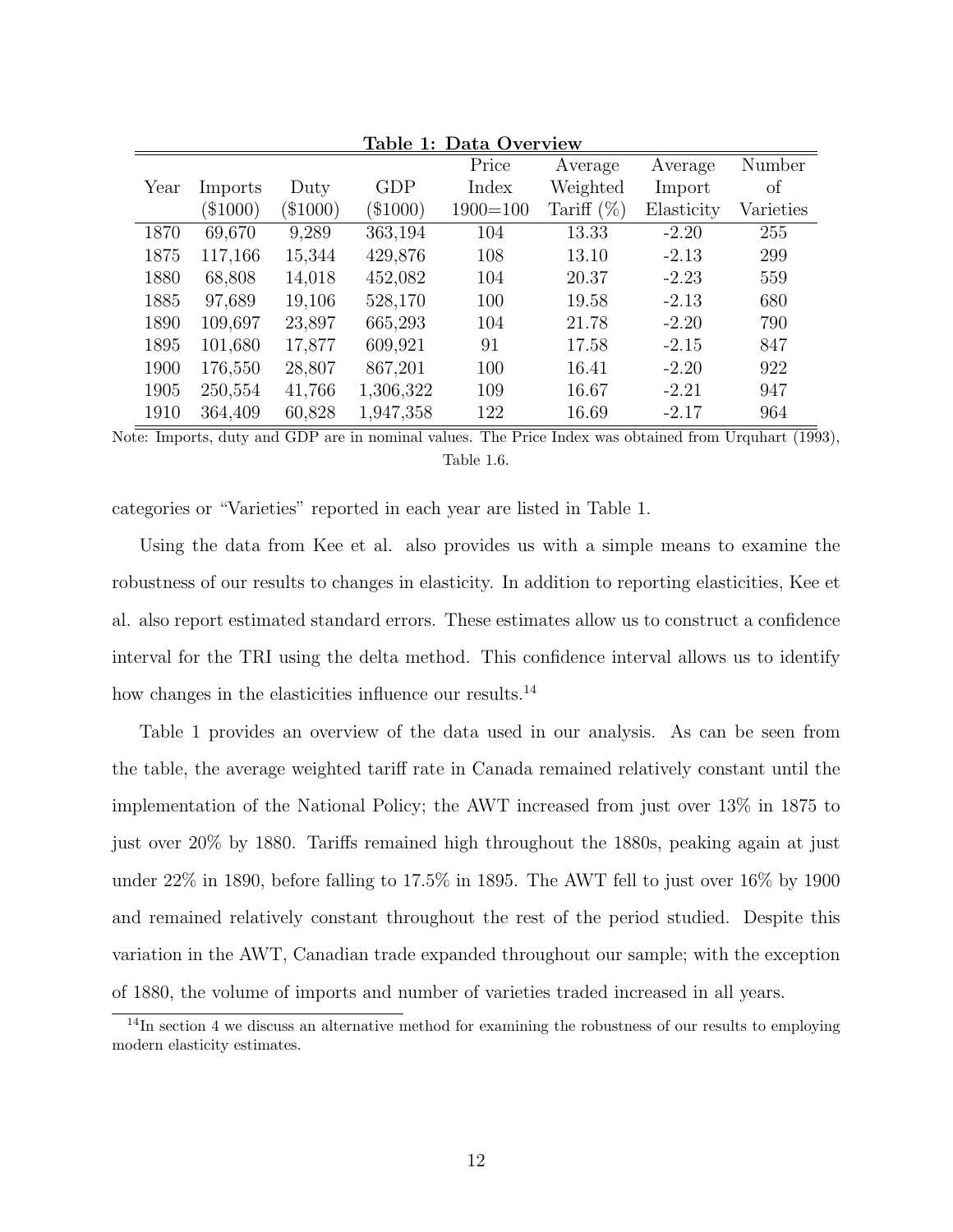|      | Average Tariff | Average Tariff | Share of  |         |       |            |      |         |
|------|----------------|----------------|-----------|---------|-------|------------|------|---------|
|      | on Total       | on Dutiable    | Imports   | Imports |       |            |      |         |
| Year | Imports        | Imports        | Duty Free | 'GDP    |       | <b>TRI</b> |      | DWL/GDP |
| 1870 | 13.33          | 20.58          | 35.23     | 19.18   | 14.72 | (3.08)     | 0.37 | (0.14)  |
| 1875 | 13.09          | 19.64          | 33.31     | 27.26   | 15.51 | (2.98)     | 0.54 | (0.18)  |
| 1880 | 20.37          | 25.94          | 21.47     | 15.22   | 22.97 | (2.27)     | 0.76 | (0.17)  |
| 1885 | 19.56          | 26.08          | 25.01     | 18.50   | 22.56 | (2.50)     | 1.07 | (0.24)  |
| 1890 | 21.78          | 31.02          | 29.77     | 16.49   | 30.47 | (2.58)     | 1.36 | (0.21)  |
| 1895 | 17.58          | 30.58          | 42.51     | 16.67   | 30.82 | (3.27)     | 1.24 | (0.17)  |
| 1900 | 16.41          | 27.68          | 40.73     | 20.24   | 25.23 | (3.99)     | 1.24 | (0.25)  |
| 1905 | 16.67          | 27.68          | 39.78     | 19.18   | 29.86 | (4.31)     | 1.50 | (0.39)  |
| 1910 | 16.69          | 26.72          | 37.54     | 18.71   | 25.13 | (3.50)     | 1.00 | (0.27)  |

Table 2: Average Tariffs, Trade Restrictiveness and Welfare Losses

Note: All values in percentages. Standard errors for both the TRI and DWL/GDP are reported in parentheses. These standard errors were calculated by applying the delta method to equation (2).

### 3.2 Results

Our main results are presented in Table 2. For comparison, Table 2 also includes the AWT and other commonly employed measures of protection for each period. Our results indicate that Canada's trade policy at the end of the 19th century was more protectionist than previously believed; the AWT understates the level of protection offered by trade policy in all years. Moreover, the correlation between the TRI and AWT is only 0.65 in our sample, meaning that changes in the TRI do not correspond perfectly to changes in the average tariff. Importantly, other commonly employed measures of protection also do not capture these changes.

The difference in protection as measured by the AWT and the TRI can be seen clearly in Figure 3. This figure displays the AWT, the TRI, and a two standard deviation band for the TRI (given by the dashed lines) in each year. Clearly, the AWT is less than the TRI in all years, meaning that previous inference has understated protection. However, two other important details also emerge. First, the figure shows that the average tariff is a relatively accurate measure of the restrictiveness of trade policy when the revenue aspects of tariffs are an important consideration. The AWT tracks the TRI quite closely until the Tariff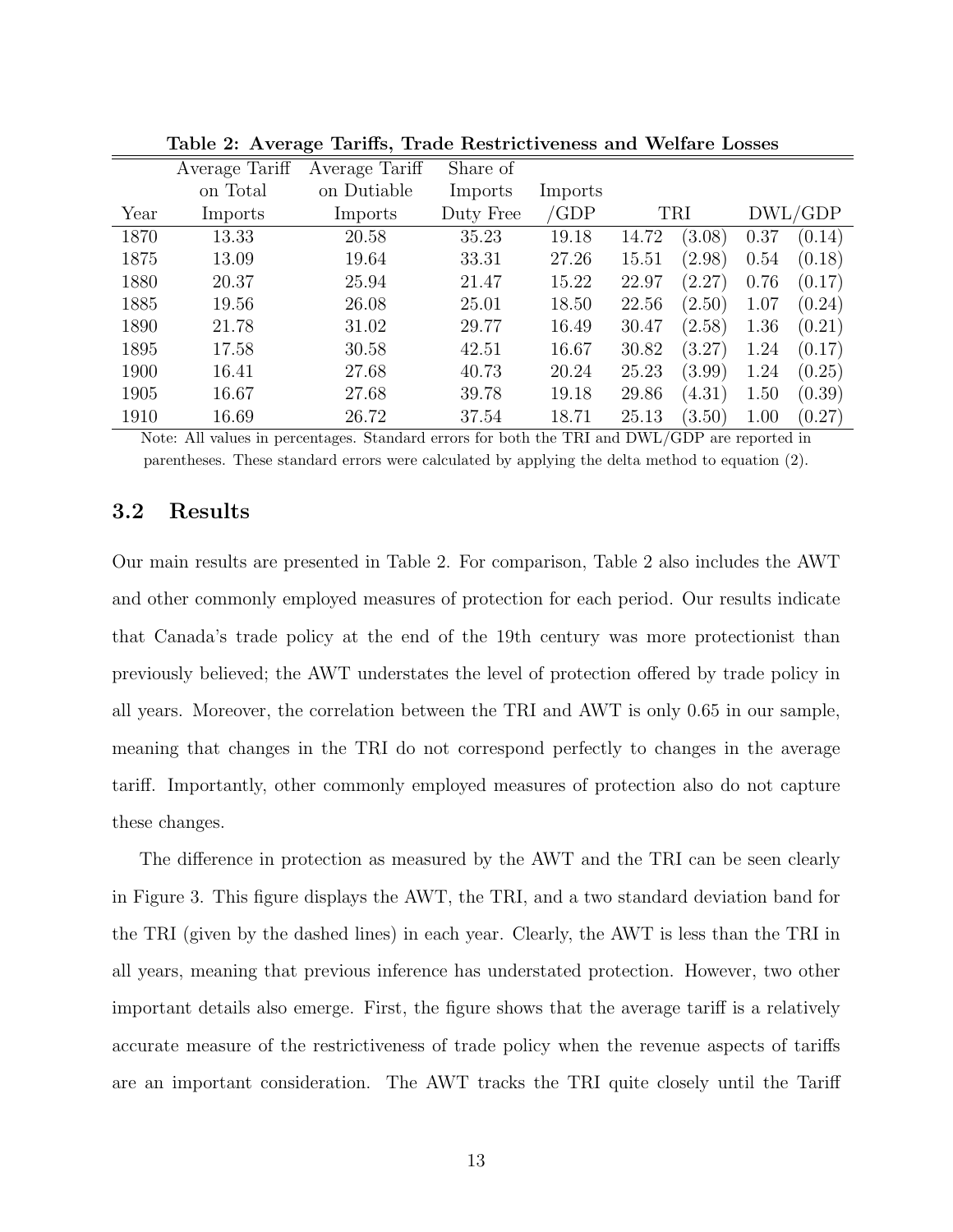Amendment Act of 1887, when there was a large increase in protection but, as Figure 1 shows, the relative importance of tariffs as a source of revenue began to decline. Second, the AWT lies within the two standard deviation band in every year up to (and including 1885), but lies outside the band in the years that follow. Given that this band is meant to reflect how variation in elasticities may affect our results, we can see that our choice of elasticities is not driving our results in all years.

Figure 3 also demonstrates that tariff revisions following the National Policy had a much larger effect on the level of protection than previously thought. This is important because most previous studies of Canada have focused on the National Policy as the long term determinant of the level of protection available in the Canadian economy. When the AWT is used to measure protection, the National Policy appears to have the largest effect on protection. Our results show that the Tariff Amendment Act of 1887 and Fielding's Tariff of 1897 altered the level of protection by a similar magnitude.

Unlike the National Policy, which largely increased protection through changes in the level of tariffs, later revisions primarily increased protection through changes to the dispersion of tariffs across goods. This can be seen by employing the decomposition of the TRI given in equation (3). Figure 4 presents the results of such a decomposition. From this figure it is readily apparent that the increase in protection resulting from the National Policy was driven primarily by changes in the level of tariffs. The changes in protection resulting from the Tariff Amendment Act of 1887 and Fielding's Tariff of 1897, on the other hand, were driven primarily by changes in tariff rates for a subset of goods. This can be seen from the increase in the variance in the tariff rate; such changes only occur as the set of goods subject to high tariffs changes. Such changes fit the historical record: as Pinchin (1970) indicates, the Tariff Amendment Act of 1887 and Fielding's Tariff of 1897 largely consisted of revisions to the tariff rates applied to some goods as opposed to schedule-wide changes in tariff rates. Moreover, the covariance between tariffs and elasticities are nearly constant for the entire period, which provides further evidence that our results are not being driven by our choice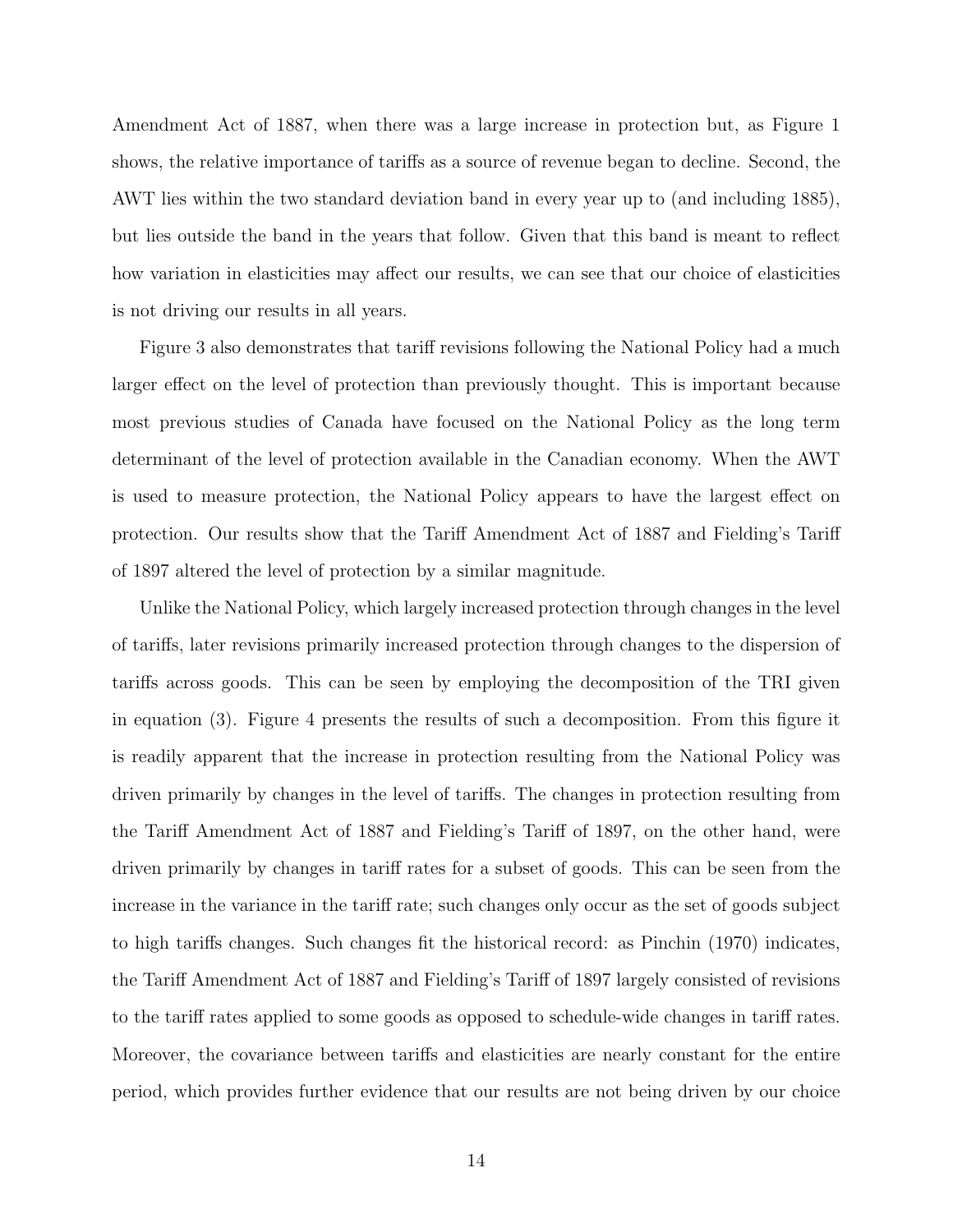of elasticities.

Table 2 also includes the first estimates of the welfare loss associated with Canadian tariff policy during this period. Our results indicate that Canadian protectionism led to substantial welfare losses. Losses were less than 0.6% prior to the National Policy, and ranged between 0.76 − 1.50% of GDP thereafter. Like the TRI, the change in welfare loss was highest following the implementation of the National Policy, but later revisions to the tariff schedule, particularly the Tariff Amendment Act of 1887 also had big effects on welfare. The ratio of static deadweight loss to GDP (the solid line) and a two standard deviation band (the dashed lines) are plotted in Figure 5.

Like the TRI, the sources of welfare loss vary by year. Figure 6 presents the results of a decomposition based on equation (5). This figure shows that changes in welfare are primarily driven by changes in the set of goods tariffs are applied to, rather than changes in the level of protection. This can be seen from the large changes in the variance of the tariffs and the covariance between import elasticities and tariffs after 1880; such changes only occur as the set of goods subject to tariffs changes.

Recall that the number of goods imported into Canada quadrupled during our period of study as a result of technological progress and falling trade costs. As Figure 7 shows, the expansion of trade along the extensive margin was an important component of the overall value of imported goods. In fact, by 1880, goods that were not imported at all in 1870 (new goods), comprised half of the value of imports. New goods and old goods were approximately equal shares of imports until 1900, when new goods became a larger share of the value of imports than goods that were already imported in 1870. Although it is not shown in this figure, it is important to point out that there was very little attrition along the extensive margin; that is, most of the goods that were imported in 1870 continued to be imported in 1910.

It is important to consider how this tremendous growth in the number of goods and the magnitude of their imports, affected the level of protection. If we look at the AWT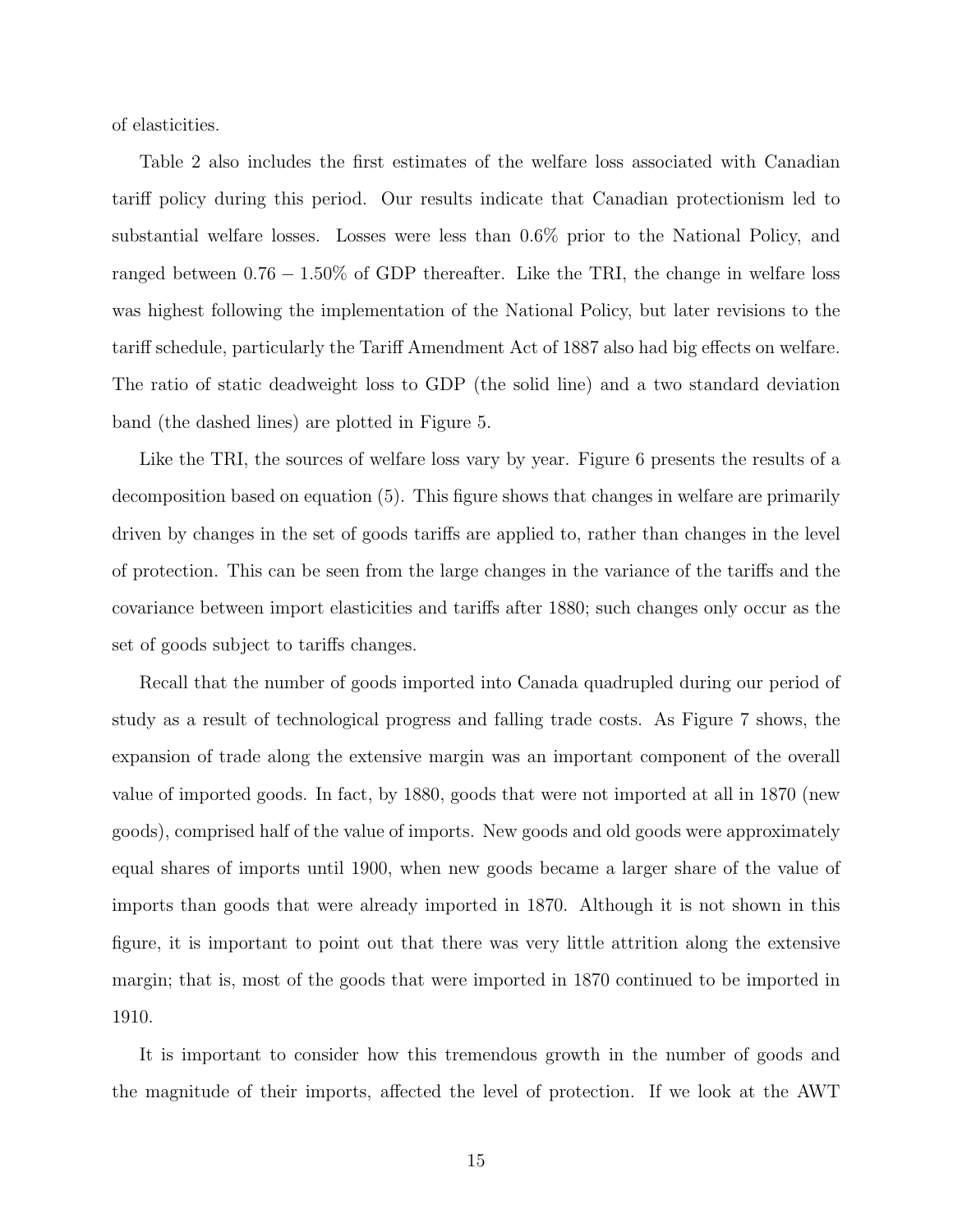

Figure 3: Measures of Trade Restrictiveness



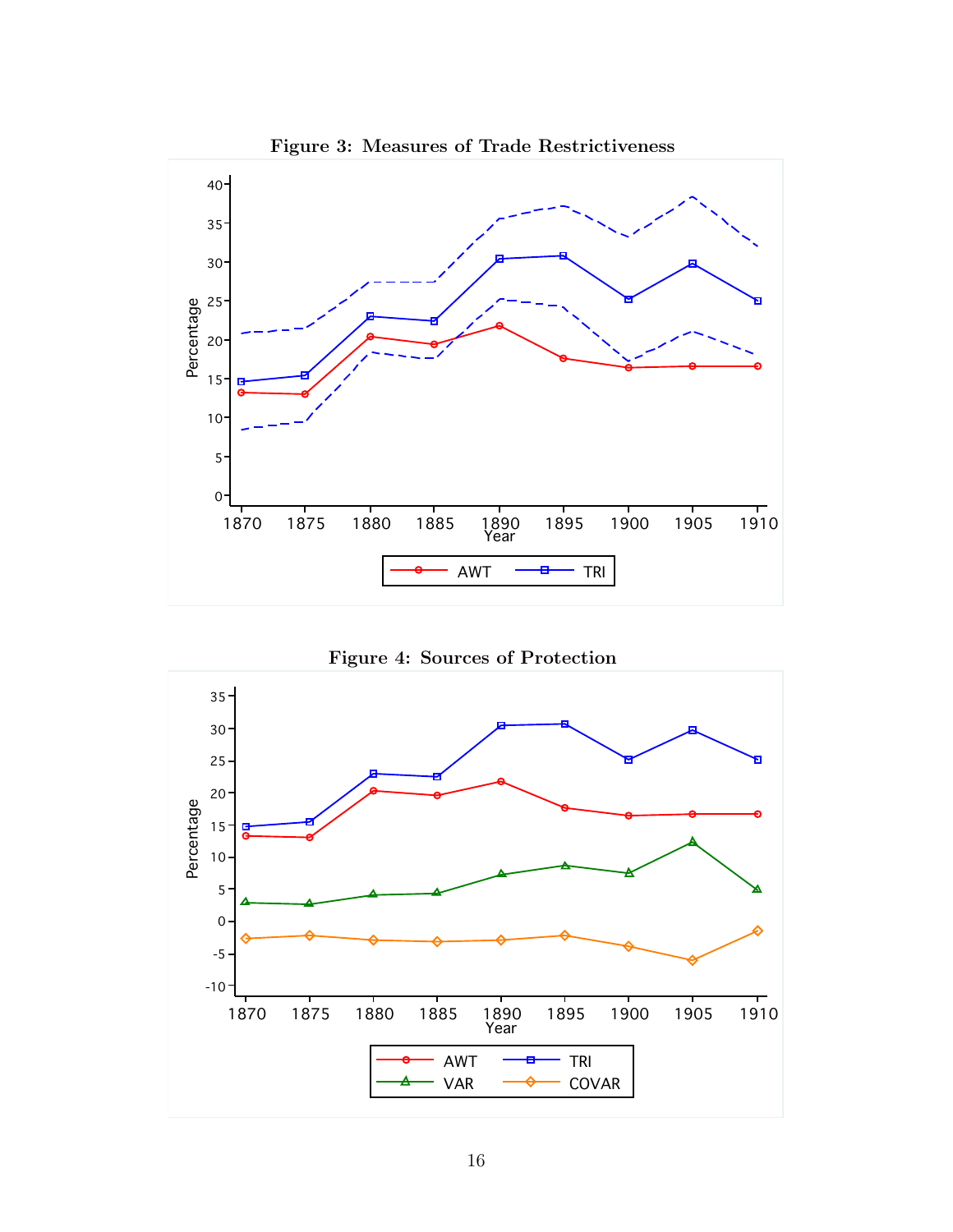



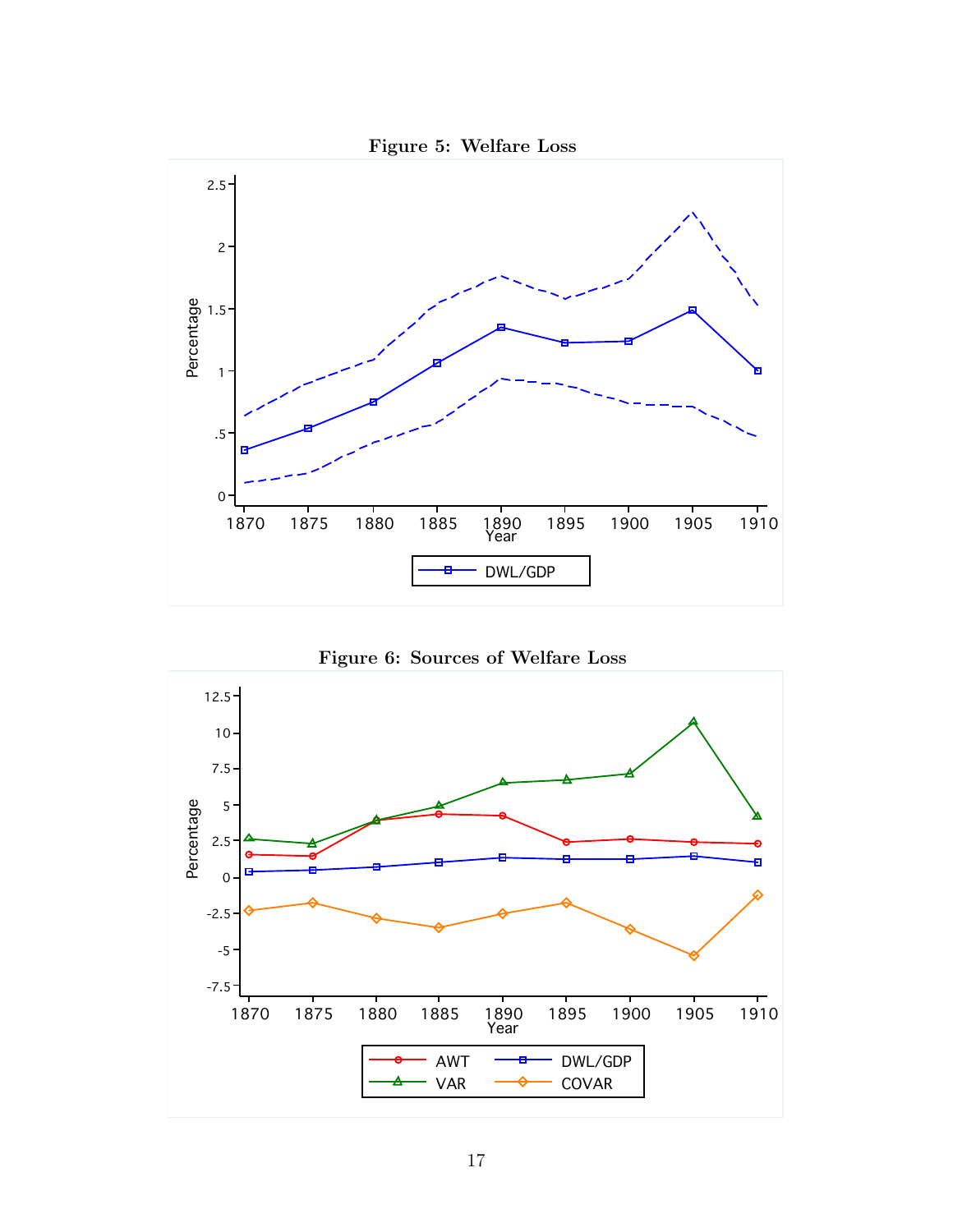

Figure 7: The Value of Trade: Old Goods and New Goods

and compare this between new goods and old goods we see that the AWT was very similar across these different types of goods. As seen in Figure 8, the AWT on old goods was slightly higher than on new goods until 1890, and was virtually identical thereafter. Hence, if one only considers the AWT, one would conclude that new goods and old goods received a similar level of protection. This would be a mistake. Figure 9 shows that trade policy was much more protective for old goods than it was to new goods. Although on average the tariff structure was similar for new goods and old goods, it is clear that old goods were afforded a much higher level of protection than new goods.

This provides further validation for our results presented in Figure 4. As we discussed above, Figure 4 shows how revisions to the tariff structure following the implementation of the National Policy had a much larger effect on protection than previously believed because of increases in the variance of the tariff rate. Figure 9 shows that this increase is largely due to protection given to existing Canadian manufactures; increases in the level of protection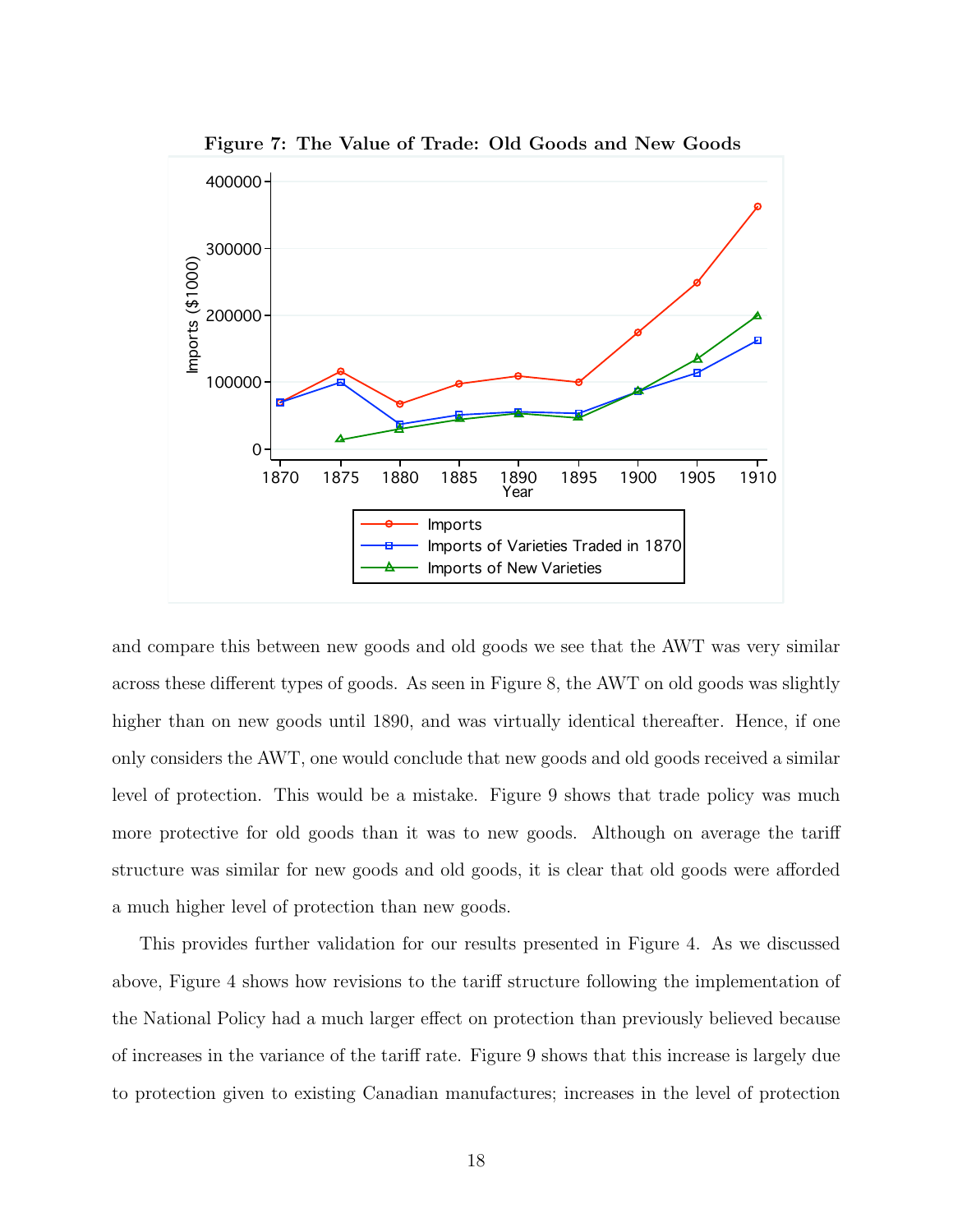

Figure 8: The AWT and Trade Expansion along the Extensive Margin

Figure 9: The TRI and Trade Expansion along the Extensive Margin

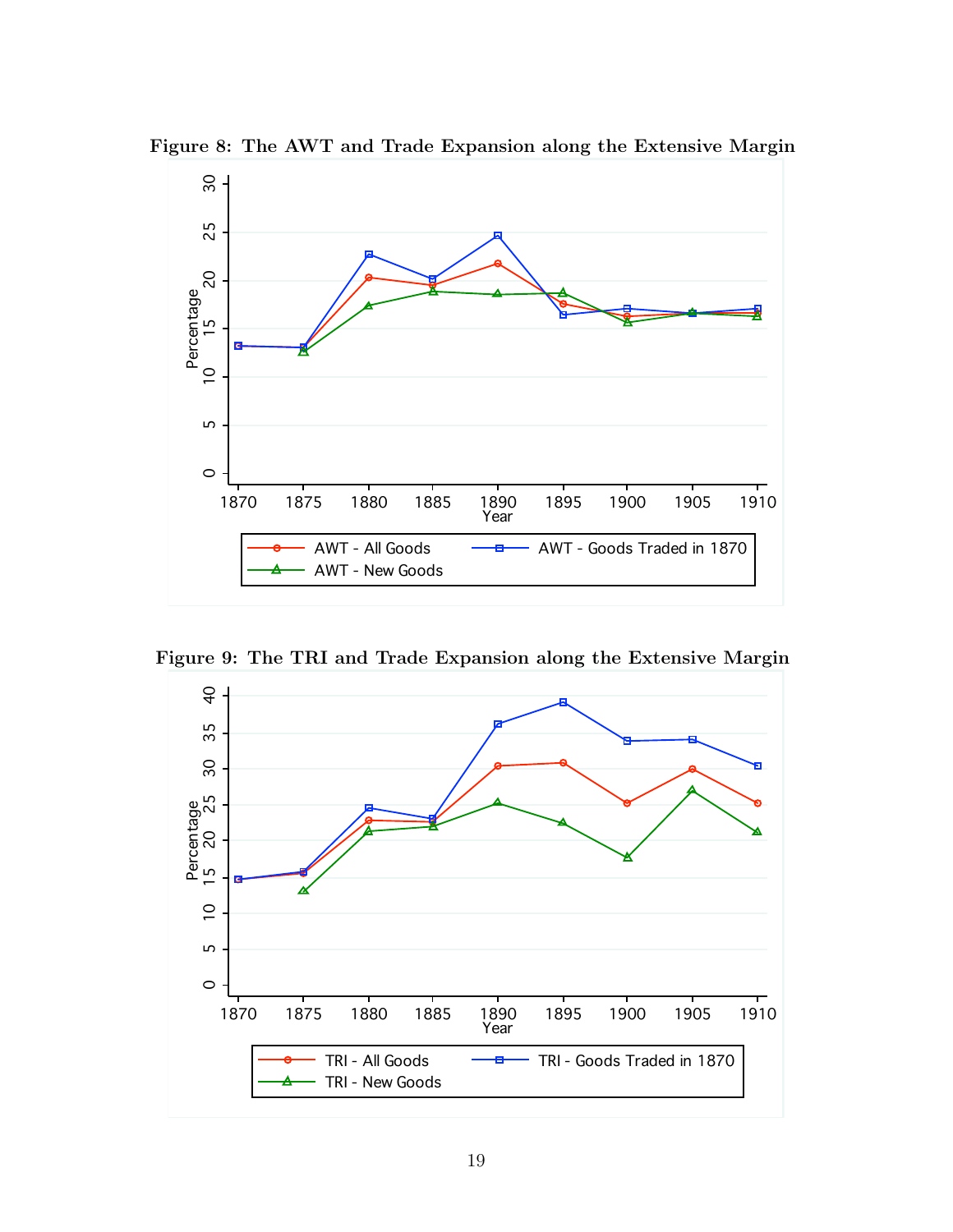

Figure 10: Welfare and the Extensive Margin

were primarily given to old goods.

Finally consider the welfare consequences of the tariff structure. As expected, most of the deadweight loss generated by the protectionist tariff of the time was due to tariffs on the old imported goods. See Figure 10.

While the results presented above outline the patterns of protection and welfare loss in Canada from 1870-1910, it is natural to ask whether the level of protection and welfare losses obtained from Canadian trade policy are high. To get a sense of the magnitudes of these estimates, we compare our results to estimates from other studies. Table 3 compares our estimates to those for Canada for later periods. These results show that Canada's recent trade policy was much less restrictive and much less costly that that at the turn of the 20th century. Table 4 presents protection and welfare loss estimates for both Canada and the United States between 1870-1910. From the table it can be seen that Canada's TRI is much lower than that of the United States during this period, meaning that although Canada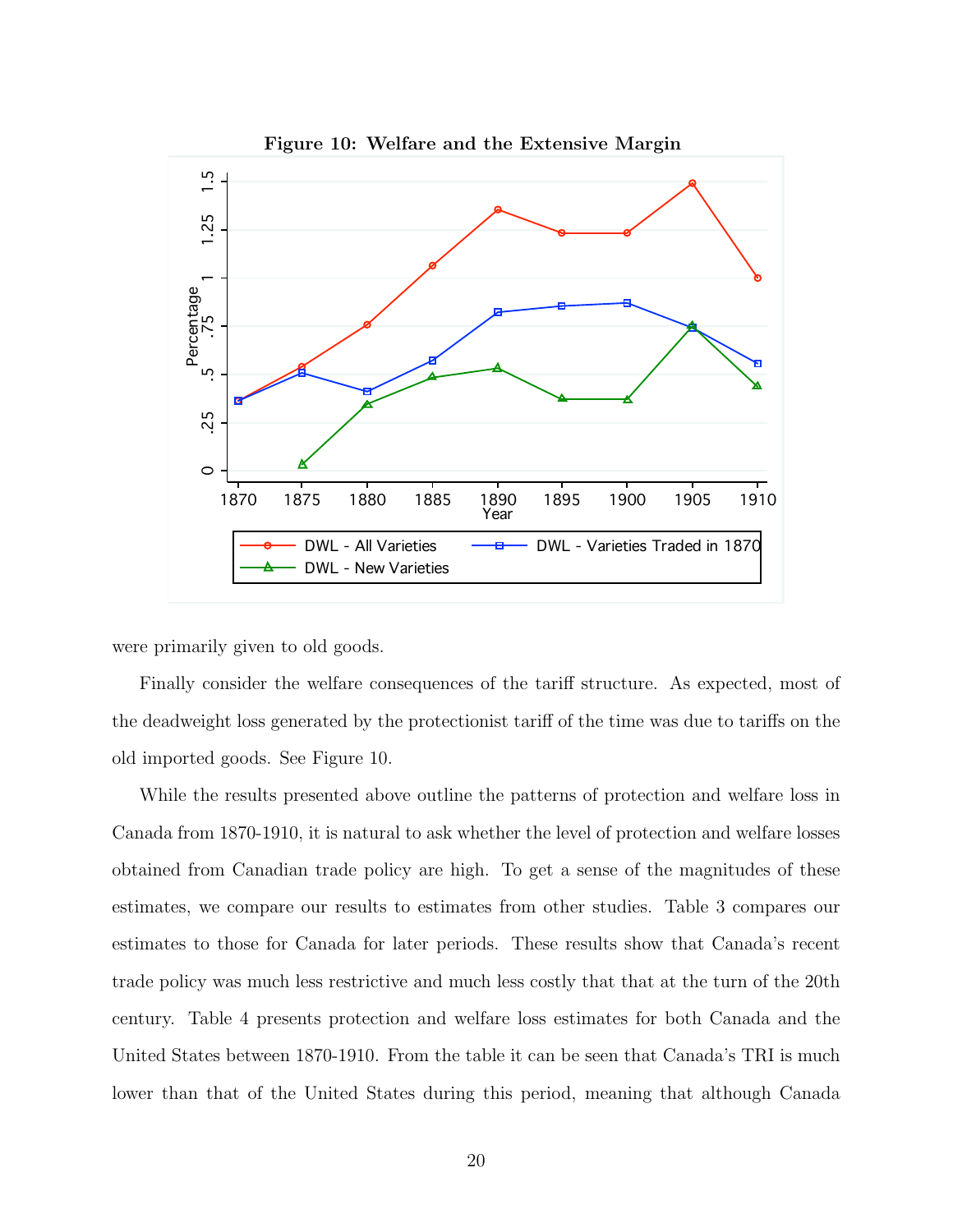| Table 3: Canada's Protection over Time |                 |                |         |  |  |  |
|----------------------------------------|-----------------|----------------|---------|--|--|--|
|                                        | Import-weighted | Anderson-Neary |         |  |  |  |
| Year                                   | Average Tariff  | TRI            | DWL/GDP |  |  |  |
| 1870-1910                              | 17.28           | 24.14          | 1.01    |  |  |  |
| 1990                                   | 6.95            | 9.55           | NА      |  |  |  |
| 1988-2001                              | 2.92            | 7.54           | 0.08    |  |  |  |

Note: All values in percentages. Estimate for 1990 taken from Anderson and Neary (2005). Estimates for 1988-2001 taken from Kee et al. (2008).

|      | Import-weighted |      |      | Anderson-Neary |         |           |
|------|-----------------|------|------|----------------|---------|-----------|
| Year | Average Tariff  |      | TRI  |                | DWL/GDP |           |
|      | CAN             | US   | CAN  | US             | CAN     | <b>US</b> |
| 1870 | 13.3            | 44.9 | 14.7 | 49.9           | 0.37    | 1.33      |
| 1875 | 13.1            | 29.4 | 15.5 | 39.6           | 0.54    | 1.02      |
| 1880 | 20.4            | 29.1 | 23.0 | 40.4           | 0.76    | 0.93      |
| 1885 | 19.6            | 30.8 | 22.6 | 43.8           | 1.07    | 0.96      |
| 1890 | 21.8            | 29.6 | 30.5 | 40.9           | 1.36    | 0.81      |
| 1895 | 17.6            | 20.4 | 30.8 | 34.0           | 1.24    | 0.51      |
| 1900 | 16.4            | 27.6 | 25.2 | 52.2           | 1.24    | 0.56      |
| 1905 | 16.7            | 23.8 | 29.9 | 37.0           | 1.50    | 0.46      |
| 1910 | 15.7            | 21.1 | 25.1 | 33.8           | 1.00    | 0.46      |

Table 4: Canada versus the United States

Note: All values in percentages. US figures taken from Irwin (2010).

was more protectionist than previously understood, it was still less protectionist than other countries at this time. More importantly, Canada had higher welfare losses than the United States during much of this period; even though Canada was less protectionist than the US, the costs of protection were higher.

Overall, our results show that Canada's trade policy at the turn of the 20th century was more restrictive than previously thought. While the extent to which the average tariff understates protectionism varies with time used, the TRI is higher than the average tariff in all cases. This suggests that previous studies that have relied on the average tariff for inference are understating the case for protection, particularly in years when tariff revisions primarily consisted of revisions for some goods, instead of changing the tariff level faced by all goods. Moreover, the results show that the average tariff does not move in perfect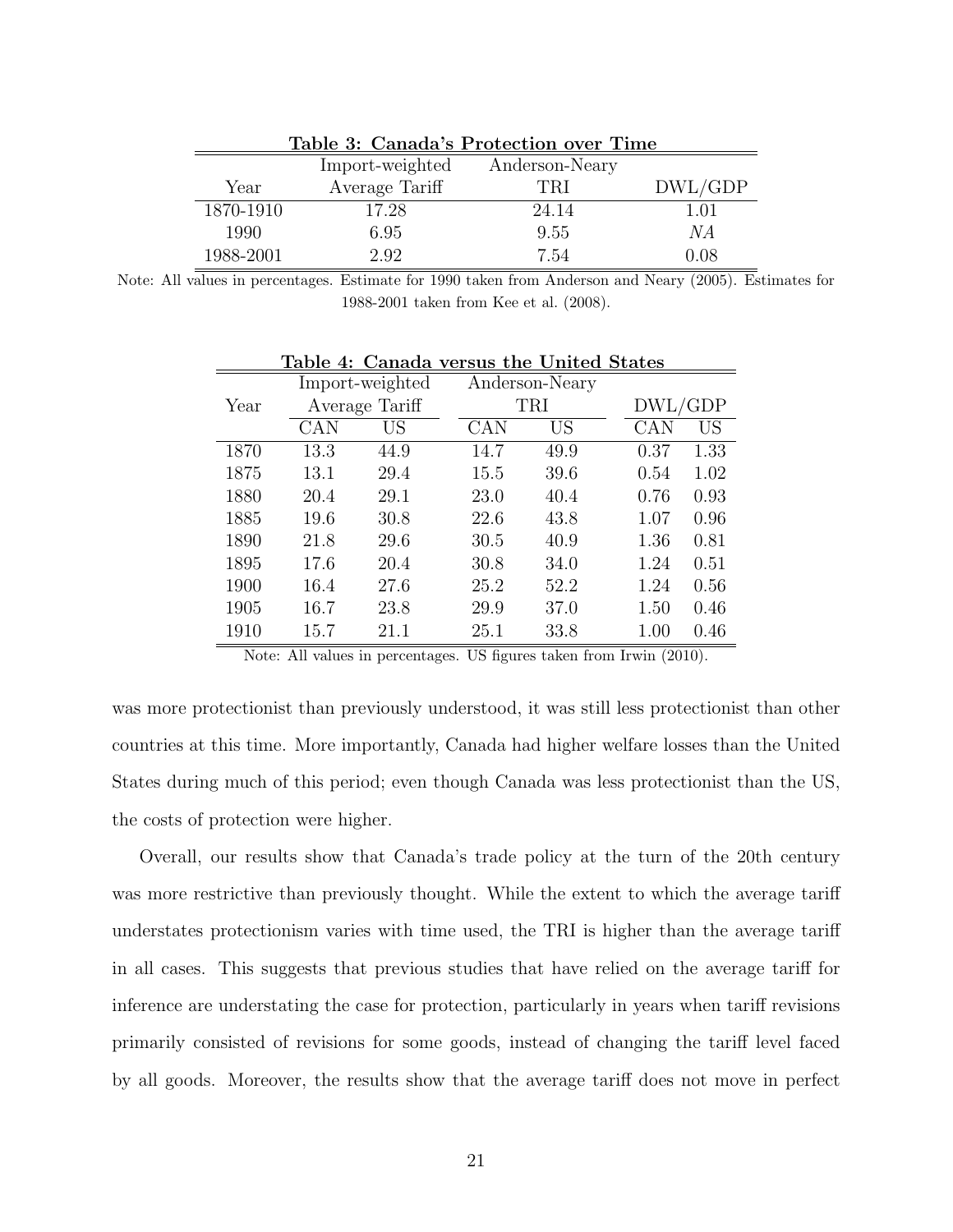correspondence with the TRI; inference based on changes on the AWT alone will be invalid when revenue considerations do not matter.

### 4 Robustness Checks

#### 4.1 Elasticities

Throughout the analysis presented above, we employed modern elasticity estimates because period elasticities are unavailable and cannot be calculated using existing data. Hence, it is possible that the particular distribution of elasticities used in constructing TRI may be driving our results. Since there is no method available to directly account for this, we employ simulations to examine the robustness of our calculations to the distribution of elasticities used.

The simulation procedure we employ is based on two observations made by Irwin (2010). He suggests that most estimated elasticities tend to fall on the interval  $(-3, -1)$  and that most trade elasticities are relatively stable over time. Hence, a reasonable estimate of the TRI should be similar to a TRI calculated with a random draw of elasticities from this interval. Accordingly, for our simulations we assume that all historical elasticities are uniformly distributed over the interval  $(-3, -1)$ . Given this assumption, each article was assigned a random elasticity drawn from the interval and the corresponding TRI was calculated. This procedure was repeated 10,000 times to create 10,000 distinct measures of TRI and welfare loss for each year. The results of this procedure are displayed in Figures 11 and 12.

Figure 11 displays the AWT, the TRI calculated with the elasticities from Kee et al. (2008), and the simulated TRI results. Note that the mean simulated TRI is given by the solid line, while the maximum and minimum values are given by the dashed lines. Like the original estimates, the simulated TRI is higher than the AWT in all years, and is imperfectly correlated with the AWT. Moreover, the Tariff Revision of 1897 still leads to a large increase in protection, while Fielding's Tariff of 1897 leads to a decrease in protection, meaning our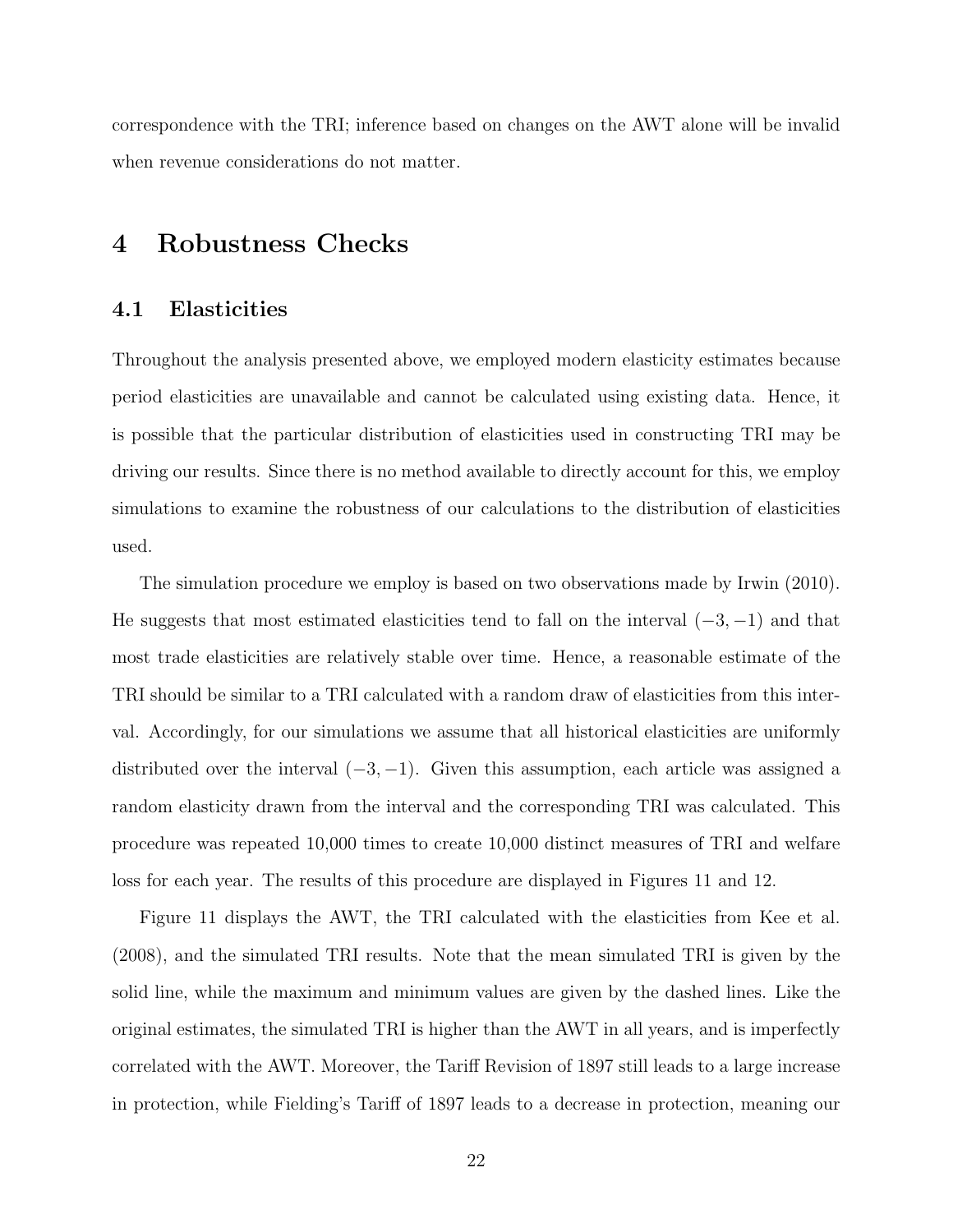



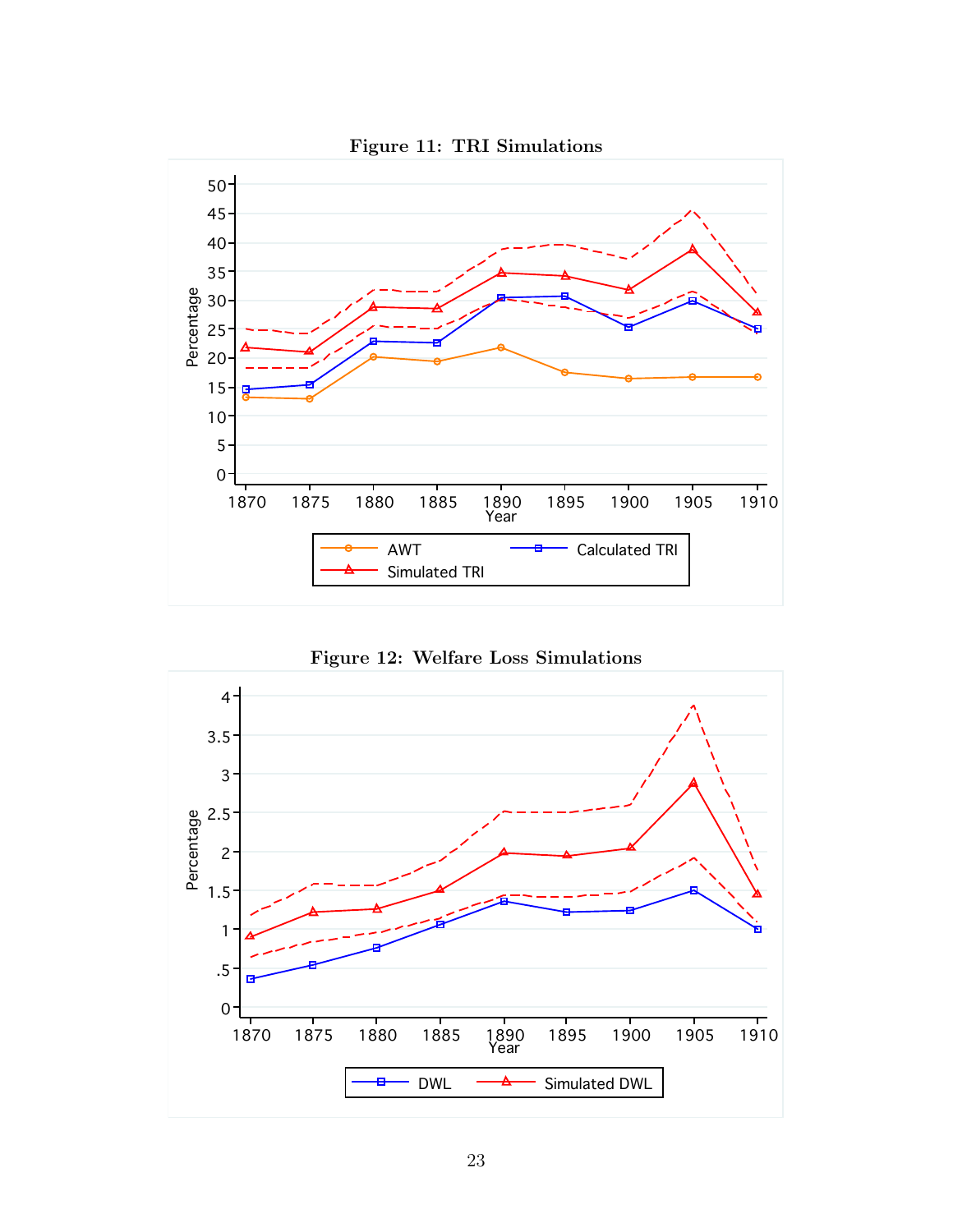finding that later tariff revisions were important determinants of protection is robust to our choice of elasticities. However, the simulated TRI is much higher than the calculated TRI in all years. Hence, while our choice of elasticities does not affect the pattern of protection over time, it does influence our estimate of the level of protection. As such, our calculated TRI may be considered a lower bound on the true level of protection.

The results of our welfare loss simulations paint a similar picture. Figure 12 displays the welfare loss estimates calculated using the elasticities from Kee et al. (2008), and the simulated results. As before, the mean simulated welfare loss is given by the solid line with triangle markers, while the maximum and minimum values are given by the dashed lines. Our simulated results display a similar general trend to our calculated results, but are higher in every year. Our choice of elasticities appear to cause welfare loss to be understated; as such, the calculated DWL/GDP should be considered a lower bound on the true welfare losses.

### 4.2 Aggregation

In order to use the estimated elasticities from Kee et al. (2008) in our analysis, we were forced to aggregate the raw trade data from the Tables of the Trade and Navigation of the Dominion of Canada to the HS6 level. As we discussed previously, this involved matching our data to each HS6 category on the basis of descriptor. As can be seen in Figure 13, this leads to a substantial reduction in the number of goods reported in all years. This leads to a natural concern: the reduction may drive our results by artificially manipulating the variance in the tariff rate in all years. To investigate whether aggregation is driving our results, we recalculated TRI and DWL/GDP using both disaggregated and aggregated data for all years. Throughout, we assume a constant elasticity of import demand for all goods; doing so allows us to focus on differences in protection created solely from differences in how the trade data is aggregated.

Figures 14 and 15 show how aggregation changes our measurement of protection and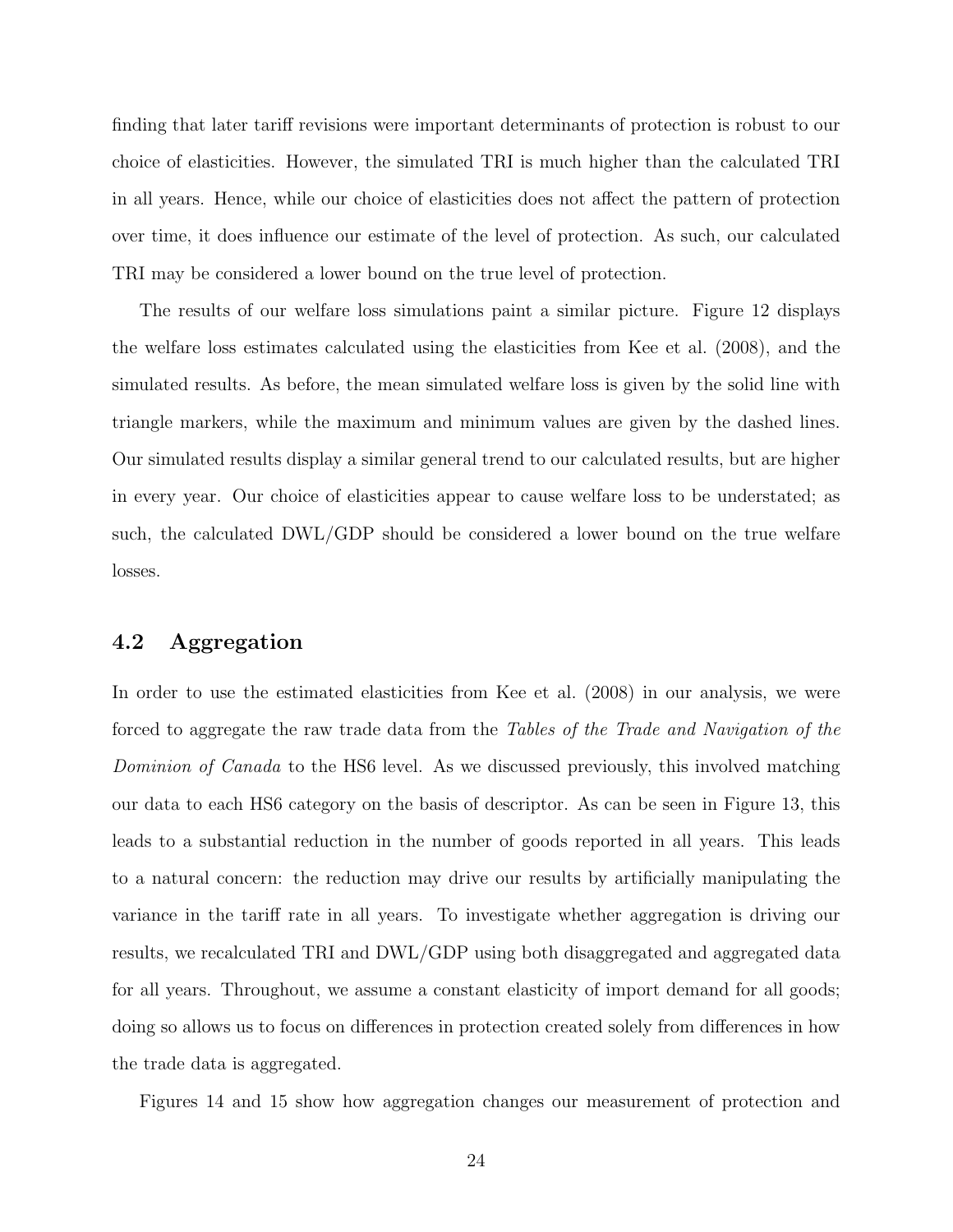

welfare loss. In Figures 14 and 15, the measures for disaggregated data and data aggregated to HS6 are nearly identical. This means our main analysis is not a product of aggregation.

One other aspect of Figures 14 and 15 is worth noting. While the TRI and DWL/GDP are nearly identical when calculated using disaggregated or HS6 data, higher levels of aggregation (HS3 and HS1) clearly understate the true level of protection and welfare loss. While this point has been made previously by Irwin (2010), our results show that the degree to which calculations using highly aggregated data understate protection or welfare loss is not constant. This means that studies using highly aggregated data in their analysis may fail to capture the full effect of the tariff structure on protection and welfare loss.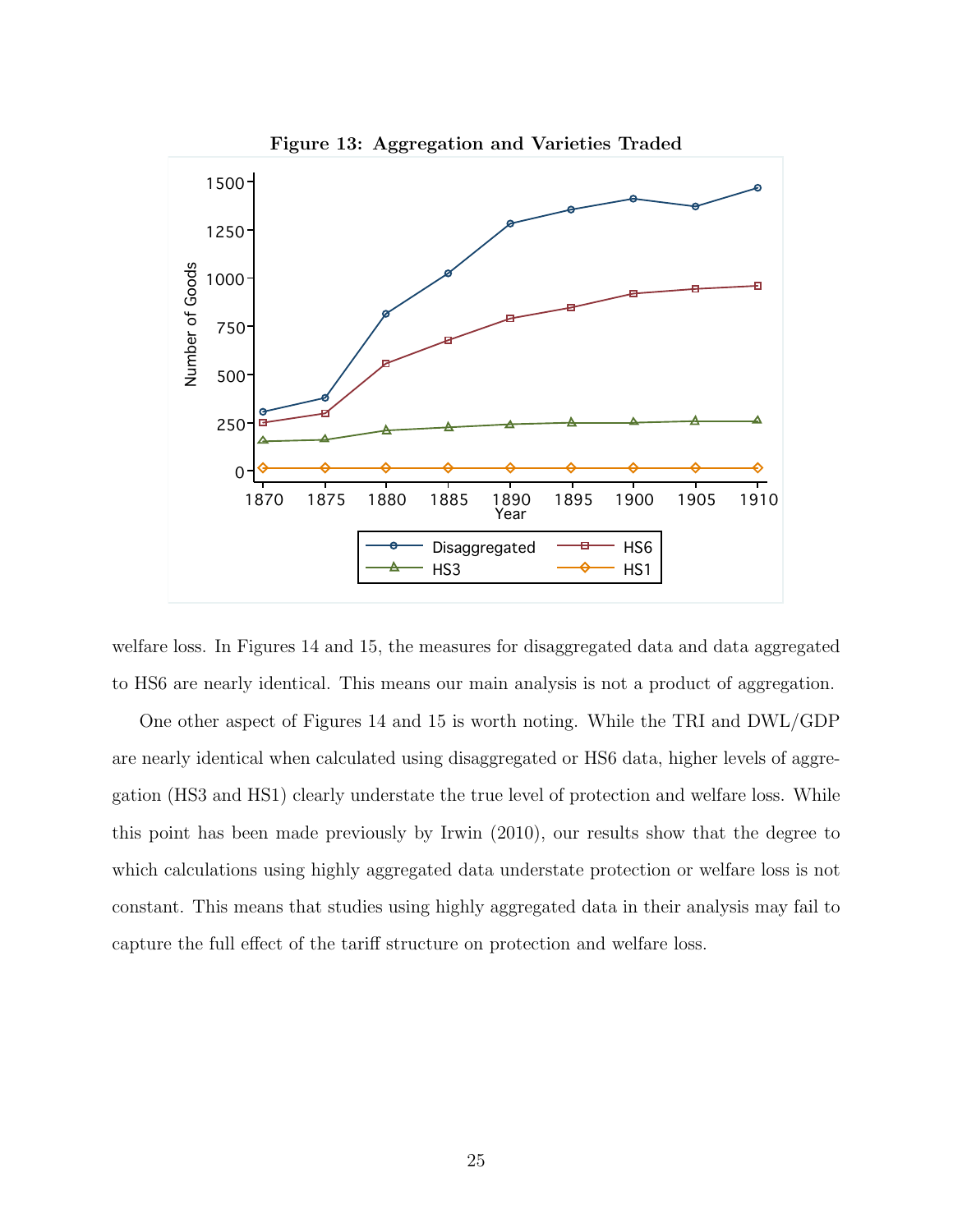

Figure 14: Aggregation and The Measurement of Protection

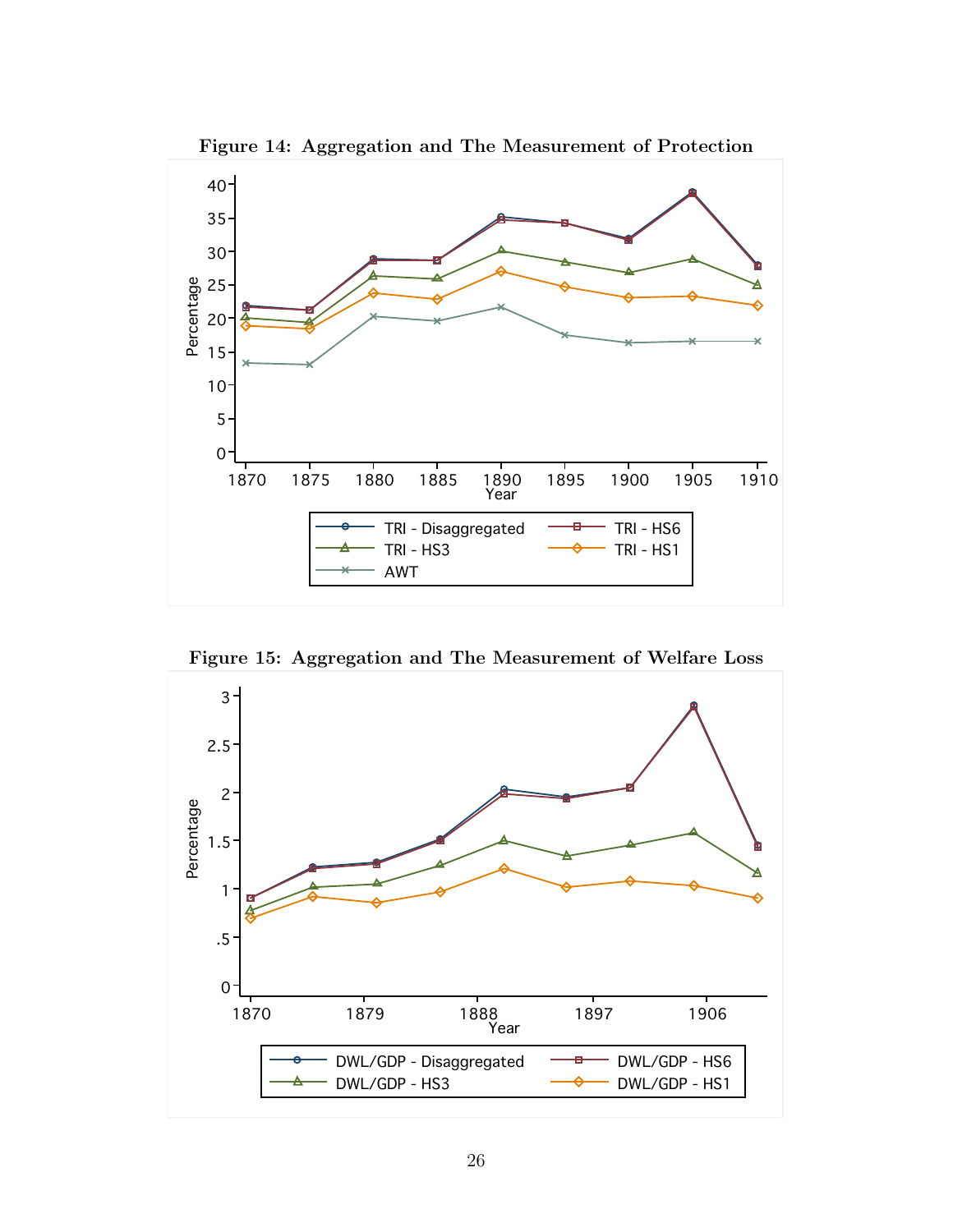## 5 Conclusion

We examine the trade restrictiveness and welfare consequences of trade policy in a small open economy during the first wave of globalization (1870-1913) - a time of an historic transformation of trade policy from revenue- to protectionist-based policy and a time of unprecedented growth in trade. To examine the effects of trade policy on protection and welfare we construct a simplified version of the Anderson-Neary Trade Restrictiveness Index for Canada at the end of the 19th and beginning of the 20th century. We find that the historiography of Canada's trade policy is very different when the structure of the tariff is included in the analysis with the TRI - than when only the AWT is considered. The evidence based on the TRI reveals that Canada's trade policy at this time was much more protectionist than previously thought. The AWT understates the level of protection by at least 13 percentage points when compared to the TRI. However, we show that the AWT does a reasonable job of measuring the restrictiveness of trade policy when the tariff is designed to raise revenue, rather than for protectionist purposes. Moreover, we compute the first estimates of the static welfare losses associated with tariff policy at this time and find the deadweight losses from protectionism amounted to be  $0.7 - 1.5\%$  of GDP.

These results provide a reevaluation of the typical history found in the literature on Canadian protectionism at the end of the 19th century. Most studies focus on the National Policy tariff as the key driver of protectionism because it corresponds to the largest increase in the AWT prior to the Great Depression; later revisions to the tariff schedule are ignored because they do not lead to similar changes in the AWT. The evidence presented here leads one to conclude that these revisions also played an important role in determining the level of protection. In particular, the Tariff Amendment Act of 1887 and Fielding's Tariff of 1897 altered the level of protection a similar amount. Hence, while the National Policy was the beginning of Canadian protectionism, subsequent revisions to the tariff schedule also had a large impact on the level of protection offered by trade policy.

In addition, we find that most of the protection is afforded to "old" goods - that is, goods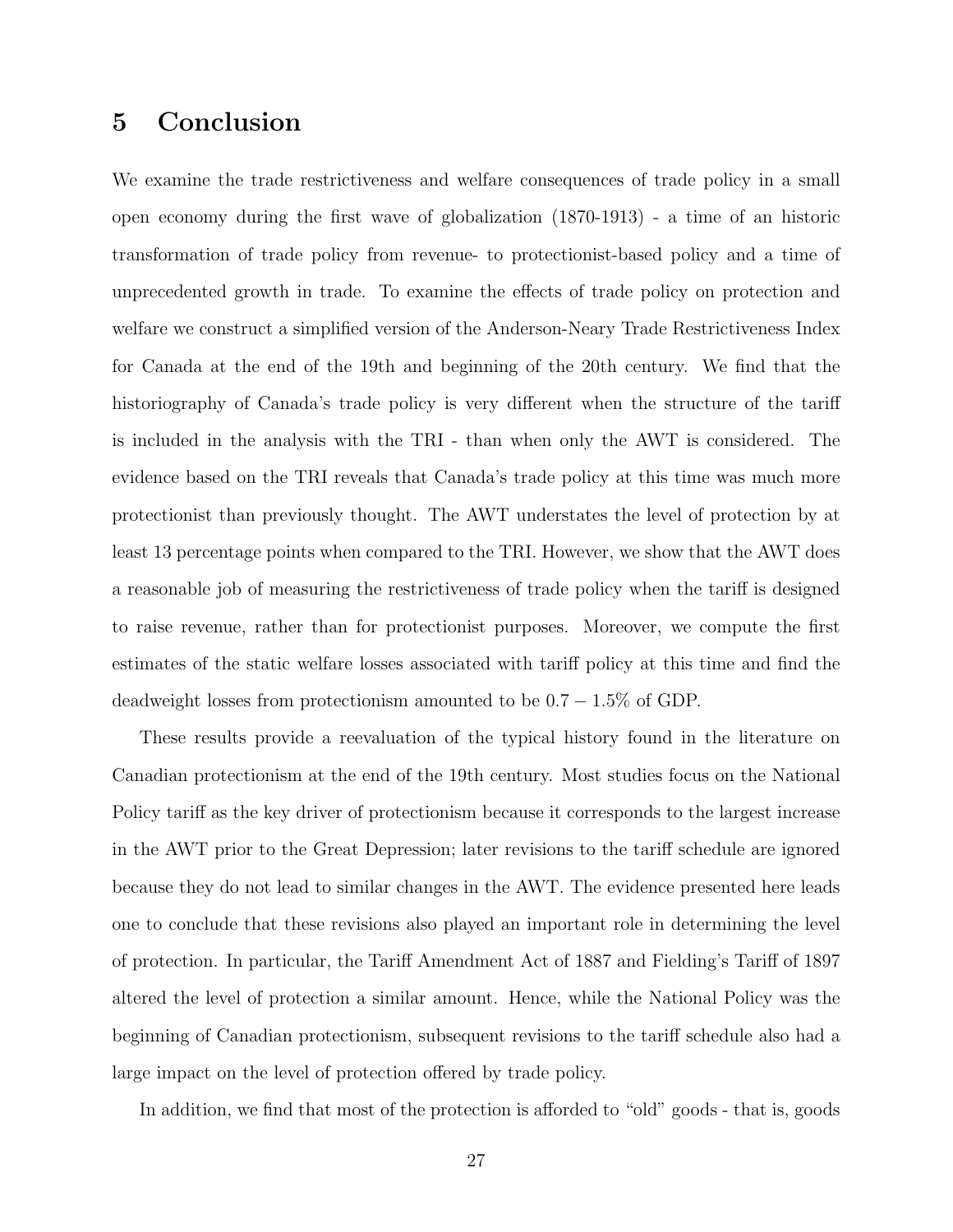that were imported in 1870 (prior to the National Policy tariff) - and that trade policy was less restrictive on new goods (goods that were first imported after 1870). The TRI and AWT are similar for new goods but diverge for old goods. Moreover, most of the welfare loss associated with the tariff structure was caused by the trade restrictiveness of the old goods. This is consistent with the persistent nature of trade policy - as new goods are imported the tariff structure reflects more of a revenue-tariff than a protectionist tariff. Old goods tended to receive more protection over time.

Our results are robust to the elasticities used in our analysis. While the elasticities we employed were estimated for a much later period, our simulated results show that the trends in protection and welfare loss are not sensitive to changes in the distribution of elasticities. However, the level of both the TRI and DWL/GDP depend on the distribution; our calculated results are less than our simulated results in all years. This suggests that our calculated results represent plausible lower bounds for the magnitudes of protection and welfare loss.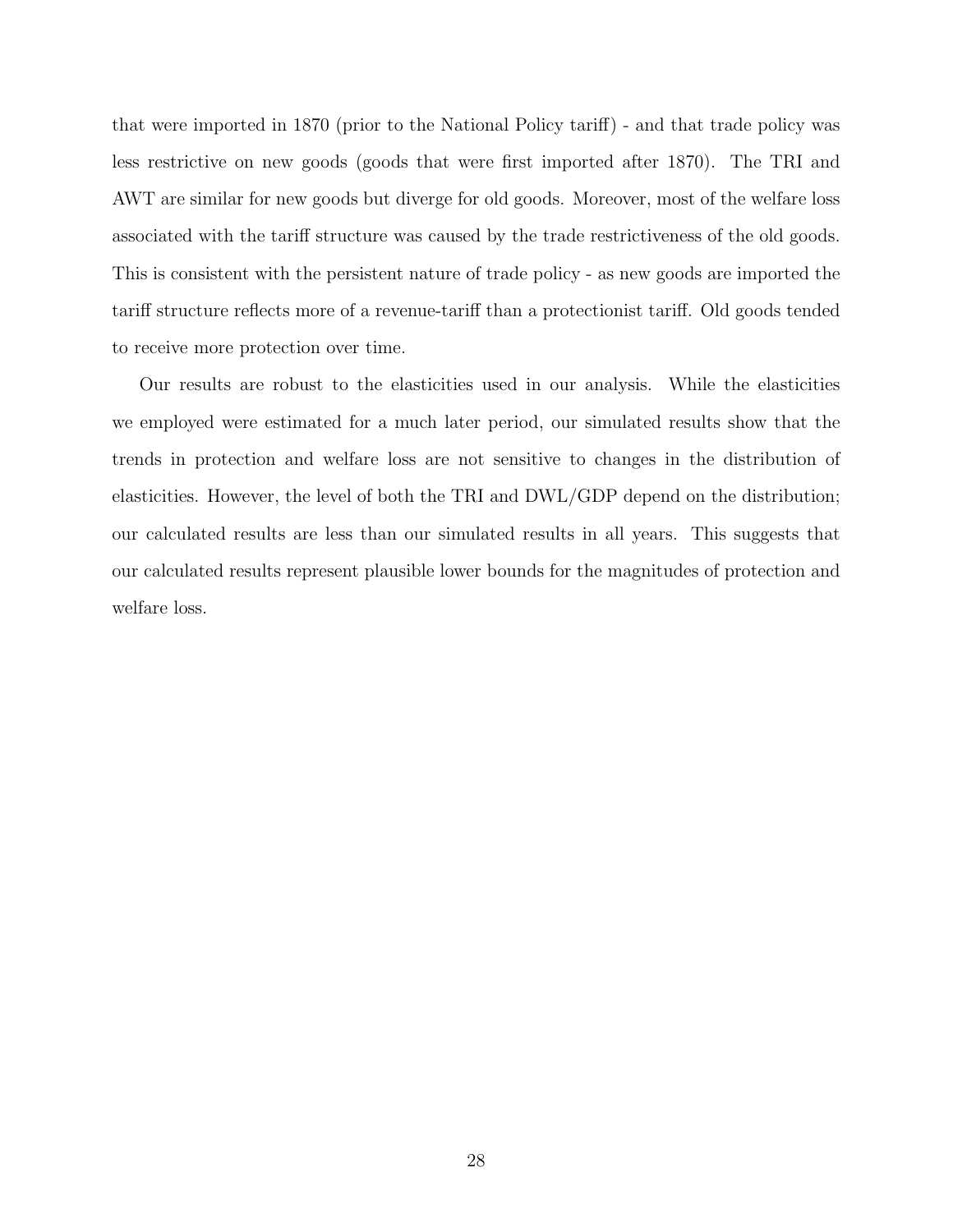### References

- Anderson, James E. and J. Peter Neary, "Measuring the Restrictiveness of Trade Policy," The World Bank Economic Review, 1994, 8 (2), 151–169.
- $\Box$  and  $\Box$ , Measuring the Restrictiveness of International Trade Policy, The MIT Press, 2005.
- Barnett, D.F., "The Galt Tariff: Incedental or Effective Protection," The Canadian Journal of Economics, August 1976, 9 (3), 389–407.
- Dales, J.H., The Protective Tariff in Canada's Development: Eight Essays on Trade and Tariffs When Factors Move, With Special Reference to Canadian Protectionism, 1870- 1955, University of Toronto, 1966.
- Feenstra, Robert C., "Estimating the Effects of Trade Policy," Working Paper 5051, National Bureau of Economic Research March 1995.
- Gillespie, W. Irwin, Tax, Borrow and Spend: Financing Federal Spending in Canada, 1867-1990, Ottawa, Canada: Carleton University Press, 1991.
- Irwin, Douglas A., "Changes in U.S. Tariffs: The Role of Import Prices and Commercial Policies," The American Economic Review, 1998, 88 (4), 1015–1026.
- $\Box$ , "Interpreting the Tariff-Growth Correlation of the Late 19th Century," The American Economic Review, 2002, 92 (2), pp. 165–169.
- , "Trade Restrictiveness and Deadweight Losses from U.S. Tariffs," American Economic Journal: Economic Policy, 2010, 2, 111–133.
- Kee, Hiau L., Alessandro Nicita, and Marcelo Olarreaga, "Import Demand Elasticities and Trade Distortions," The Review of Economics and Statistics, November 2008, 90 (4), 666–682.
- $\ldots$ , and  $\ldots$ , "Estimating Trade Restrictiveness Indices," The Economic Journal, 2009, 119, 172–199.
- Leacy, F.H., ed., Historical Statistics of Canada, 2 ed., Statistics Canada, 1983.
- Lehmann, Sibylle H. and Kevin H. O'Rourke, "The Structure of Protection and Growth in the Late 19th Century," NBER Working Paper, 2008, (14493).
- Lloyd, Peter and Donald MacLaren, "Partial- and General-Equilibrium Measures of Trade Restrictiveness," Review of International Economics, 2010, 18 (5), 1044–1057.
- McDiarmid, Orville John, Commercial Policy in the Canadian Economy, Cambridge MA: Harvard University Press, 1946.
- **O'Rourke, Kevin H.,** "Measuring Protection: A Cautionary Tale," *Journal of Develop*ment Economics, 1997, 53, 169–183.